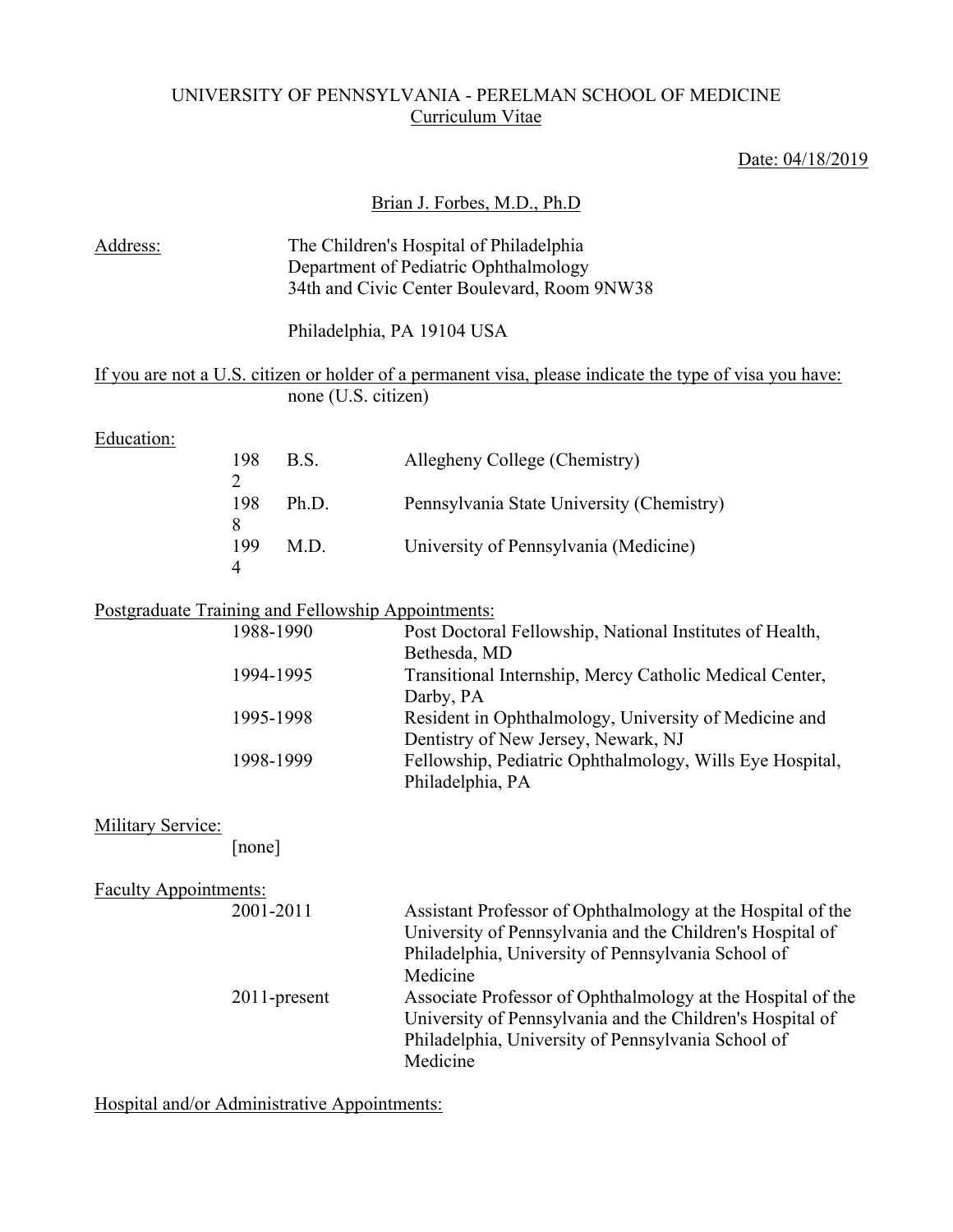|                                 | 1997-1998                                            | Chief Resident in Ophthalmology, University of Medicine<br>and Dentistry of New Jersey                                                                                                                                                            |
|---------------------------------|------------------------------------------------------|---------------------------------------------------------------------------------------------------------------------------------------------------------------------------------------------------------------------------------------------------|
|                                 | 1999-Present                                         | Director of Pediatric Ophthalmology resident education of<br>Scheie Residents, at The Children's Hospital of<br>Philadelphia/The University of Pennsylvania.                                                                                      |
|                                 | 2007-2011                                            | Director, Pediatric Ophthalmology Fellowship, Children's<br>Hospital of Philadelphia/The University of Pennsylvania.                                                                                                                              |
|                                 | 2014-Present                                         | Pediatric Ophthalmology Fellowship Director, The<br>Children's Hospital of Philadelphia/The Pereleman School<br>of Medicine at the University of Pennsylvania                                                                                     |
|                                 | 2016-Present<br>2018-Present                         | Director of Education, Children's Hospital of Philadelphia<br>Medical Director Camden College Ophthalmic Technician<br>Program, Camden College, NJ                                                                                                |
| Other Appointments:             | [none]                                               |                                                                                                                                                                                                                                                   |
| <b>Specialty Certification:</b> | 1999                                                 | American Board of Ophthalmology                                                                                                                                                                                                                   |
| Licensure:                      | 1999-Present                                         | Pennsylvania                                                                                                                                                                                                                                      |
|                                 | Awards, Honors and Membership in Honorary Societies: |                                                                                                                                                                                                                                                   |
|                                 | 2000                                                 | Golden Apple Award, Scheie Eye Institute Resident Clinical<br><b>Teaching Award</b>                                                                                                                                                               |
|                                 | 2001                                                 | Philadelphia Magazine - Top Doctors Issue - Pediatric<br>Ophthalmology                                                                                                                                                                            |
|                                 | 2004                                                 | Mainline Magazine - Top Doctors Issue - Pediatric<br>Ophthalmology                                                                                                                                                                                |
|                                 | 2004                                                 | Golden Apple Award, Scheie Eye Institute Resident Clinical<br><b>Teaching Award</b>                                                                                                                                                               |
|                                 | 2007                                                 | Clinical Innovations Award - The Children's Hospital of<br>Philadelphia Poster day.                                                                                                                                                               |
|                                 | 2008                                                 | Immediately Sequential Intraocular Surgery in Pediatric<br>Patients. American Association of Pediatric Ophthalmology                                                                                                                              |
|                                 | 2009                                                 | and Strabismus Annual Meeting, Washington, DC. Winner -<br>Best of show.<br>American Association for Pediatric Ophthalmology and<br>Strabismus - Honor Award for service to the American<br>Association of Pediatric Ophthalmology and Strabismus |
|                                 | 2011                                                 | (AAPOS)<br>Mainline Magazine - Top Doctors Issue - Pediatric<br>Ophthalmology                                                                                                                                                                     |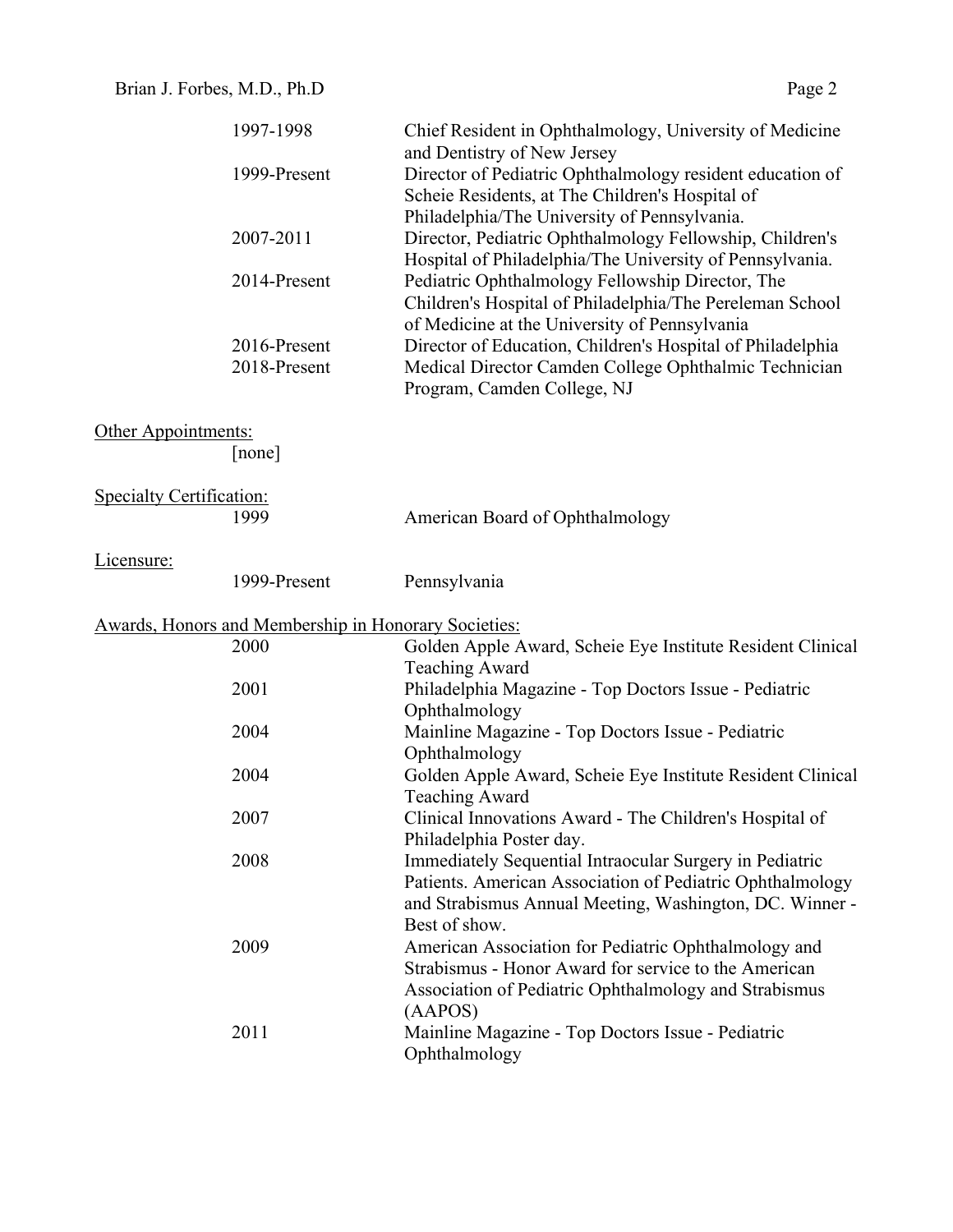|                | Memberships in Professional and Scientific Societies and Other Professional Activities:                                                                                                                                                                                                                                                              |
|----------------|------------------------------------------------------------------------------------------------------------------------------------------------------------------------------------------------------------------------------------------------------------------------------------------------------------------------------------------------------|
| International: |                                                                                                                                                                                                                                                                                                                                                      |
| 1999-Present   | Healing The Children - New Jersey Chapter (14 International missions and have<br>served as surgical director.)                                                                                                                                                                                                                                       |
| 2018-Present   | International Joint Commission on Allied Health Personnel In Ophthalmology<br>(American Association Of Pediatric Ophthalmology and Strabismus<br>Representative)                                                                                                                                                                                     |
| National:      |                                                                                                                                                                                                                                                                                                                                                      |
| 1999-2012      | American Academy of Ophthalmology (O.N.E. Pediatric Ophthalmology Web Site<br>Education Committee, 2009-present                                                                                                                                                                                                                                      |
|                | Maintenance of Certification Education Committee, 2006-2009)                                                                                                                                                                                                                                                                                         |
| 2001-present   | Pediatric Eye Disease Investigative Group. (PEDIG)                                                                                                                                                                                                                                                                                                   |
| 2004-Present   | American Association of Pediatric Ophthalmology and Strabismus<br>(Training and Accreditation Committee 2004-20012 - Chairman 2008-2012<br>Education and Internet Committee 2006-2009<br>Fellowship Compliance Committee 2006-2012 - Chair 2008-2012<br>Consultant to Fellowship Compliance Committee 2012 - 2017<br>Nominating Committee 2009-2016) |
| 2008-2016      | American Association of University Professors of Ophthalmology<br>(American Association of Pediatric Ophthalmology and Strabismus representative,<br>Fellowship Compliance Committee)                                                                                                                                                                |
| 2011-2015      | American Academy of Pediatrics                                                                                                                                                                                                                                                                                                                       |
| Local:         |                                                                                                                                                                                                                                                                                                                                                      |
| 2000-present   | Delaware Valley Pediatric Ophthalmology Association (President, 2005-2008)                                                                                                                                                                                                                                                                           |
| 2003-2010      | Philadelphia College of Physicians (Fellow, 2004-2010)                                                                                                                                                                                                                                                                                               |
|                |                                                                                                                                                                                                                                                                                                                                                      |

# Editorial Positions:

|             | 2001-Presen Reviewer - Journal of Pediatric Ophthalmology and Strabismus |
|-------------|--------------------------------------------------------------------------|
|             |                                                                          |
| 2002-Presen | Reviewer - Journal of the American Association for Pediatric             |
|             | Ophthalmology and Strabismus.                                            |
|             | 2004-Presen Reviewer - American Journal of Ophthalmology                 |
|             |                                                                          |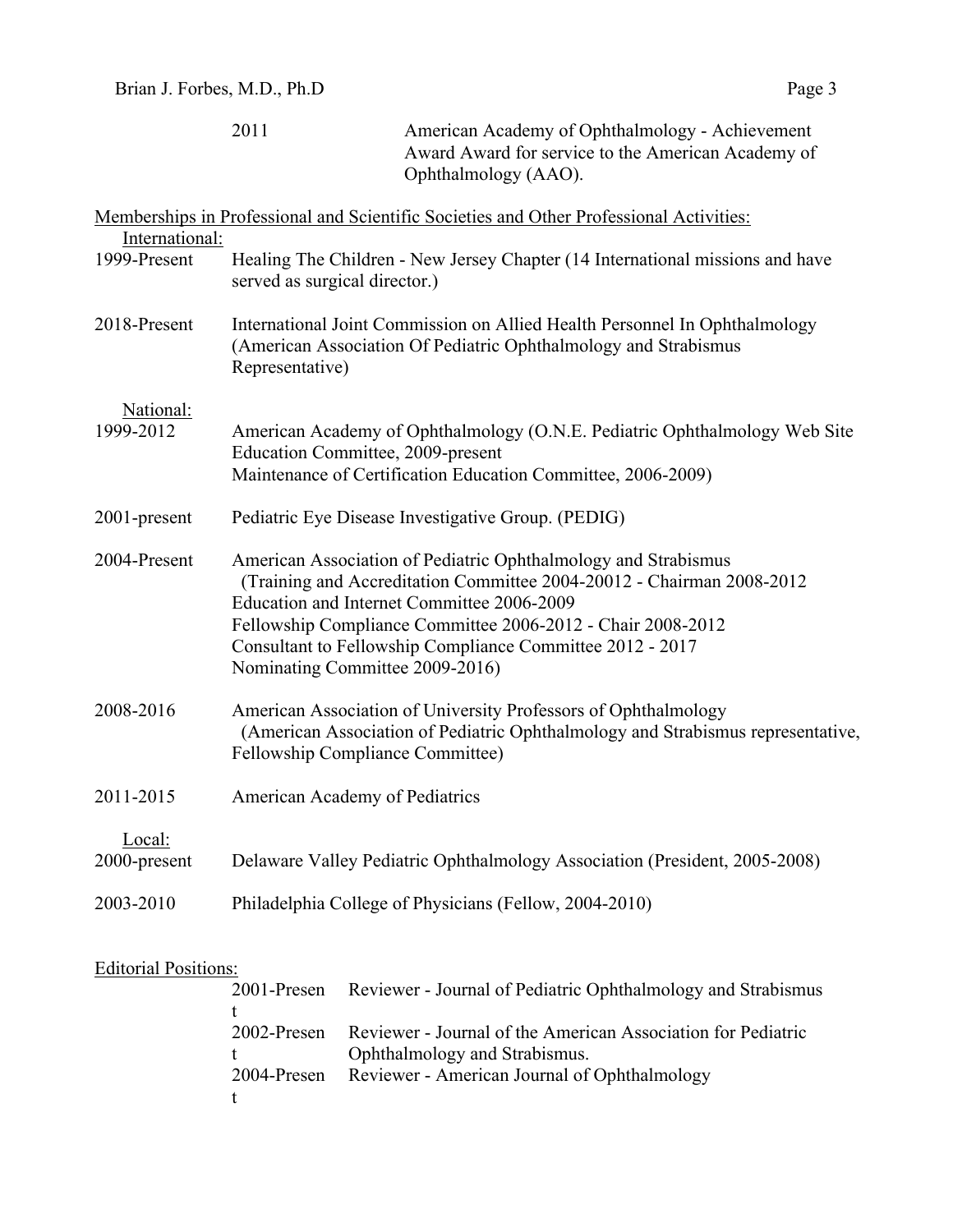t

|                                        | τ<br>2004-Presen                             | Reviewer - Journal of Retina                                                                                                                                                                                             |
|----------------------------------------|----------------------------------------------|--------------------------------------------------------------------------------------------------------------------------------------------------------------------------------------------------------------------------|
|                                        | t<br>2009-Presen<br>t                        | Editorial Board - Journal of the American Association for Pediatric<br>Ophthalmology and Strabismus.                                                                                                                     |
| Academic and Institutional Committees: |                                              |                                                                                                                                                                                                                          |
|                                        | 2006-Presen                                  | Perelman School of Medicine Committee on Admissions                                                                                                                                                                      |
|                                        | t<br>$2007$ -presen<br>t<br>2008-presen<br>t | Scientific Review Committee, The Children's Hospital of<br>Philadelphia, Department of Ophthalmology<br>Graduate medical Education Committee, The Children's Hospital of<br>Philadelphia/The University of Pennsylvania. |
|                                        |                                              | Major Academic and Clinical Teaching Responsibilities:                                                                                                                                                                   |
|                                        | 1999-2007                                    | Director of Medical Student Pediatric Ophthalmology education for<br>The University of Pennsylvania School of Medicine at The<br>Children's Hospital of Philadelphia.                                                    |
|                                        | 2001-2006                                    | Co-fellowship director of the Pediatric Ophthalmology fellowship at<br>Children's Hospital of Philadelphia.                                                                                                              |
|                                        |                                              | Fellows Trained:<br>Nicole Delarato, M.D. 1999 - 2000.<br>Jennifer Lin, M.D. 2000 - 2001.                                                                                                                                |
|                                        |                                              | Jimmy Jee, M.D. 2001 - 2002.                                                                                                                                                                                             |
|                                        |                                              | David Young, M.D. 2002 - 2003.<br>Stafanie Davidson, M.D., 2003-2004.                                                                                                                                                    |
|                                        |                                              | Leila Khazaeni, M.D., 2004-2005.                                                                                                                                                                                         |
|                                        |                                              | William Katowitz, M.D., 2005 - 2006.                                                                                                                                                                                     |
|                                        |                                              | William Anninger, M.D., 2005 - 2006.                                                                                                                                                                                     |
|                                        | 2002                                         | Amblyopia Treatment Study Results. Pediatric Ophthalmology<br>and Strabismus Update. Scheie Eye Institute, University of<br>Pennsylvania                                                                                 |
|                                        | 2003                                         | New Developments in the Treatment of Amblyopia. Current<br>Concepts in Pediatric Ophthalmology and Strabismus. The<br>Children's Hospital of Philadelphia, Philadelphia, PA.                                             |
|                                        | 2004                                         | Amblyopia Treatment Study Results. Grand Rounds, Scheie Eye<br>Institute, University of Pennsylvania                                                                                                                     |
|                                        | 2004                                         | The Eye and Shaken Baby Syndrome. Grand Rounds, Pennsylvania<br>Hospital                                                                                                                                                 |
|                                        | 2005                                         | Epidural Hematomas and Retinal Hemorrhages - Is It Shaken Baby<br>Scheie Eye Institute, 131st Annual Alumni Meeting,<br>Syndrome?<br>University of Pennsylvania                                                          |
|                                        | 2005                                         | PEDIG Study Results, Grand Rounds, Scheie Eye Institute,<br>University of Pennsylvania                                                                                                                                   |

2004-Presen Reviewer - Archives of Ophthalmology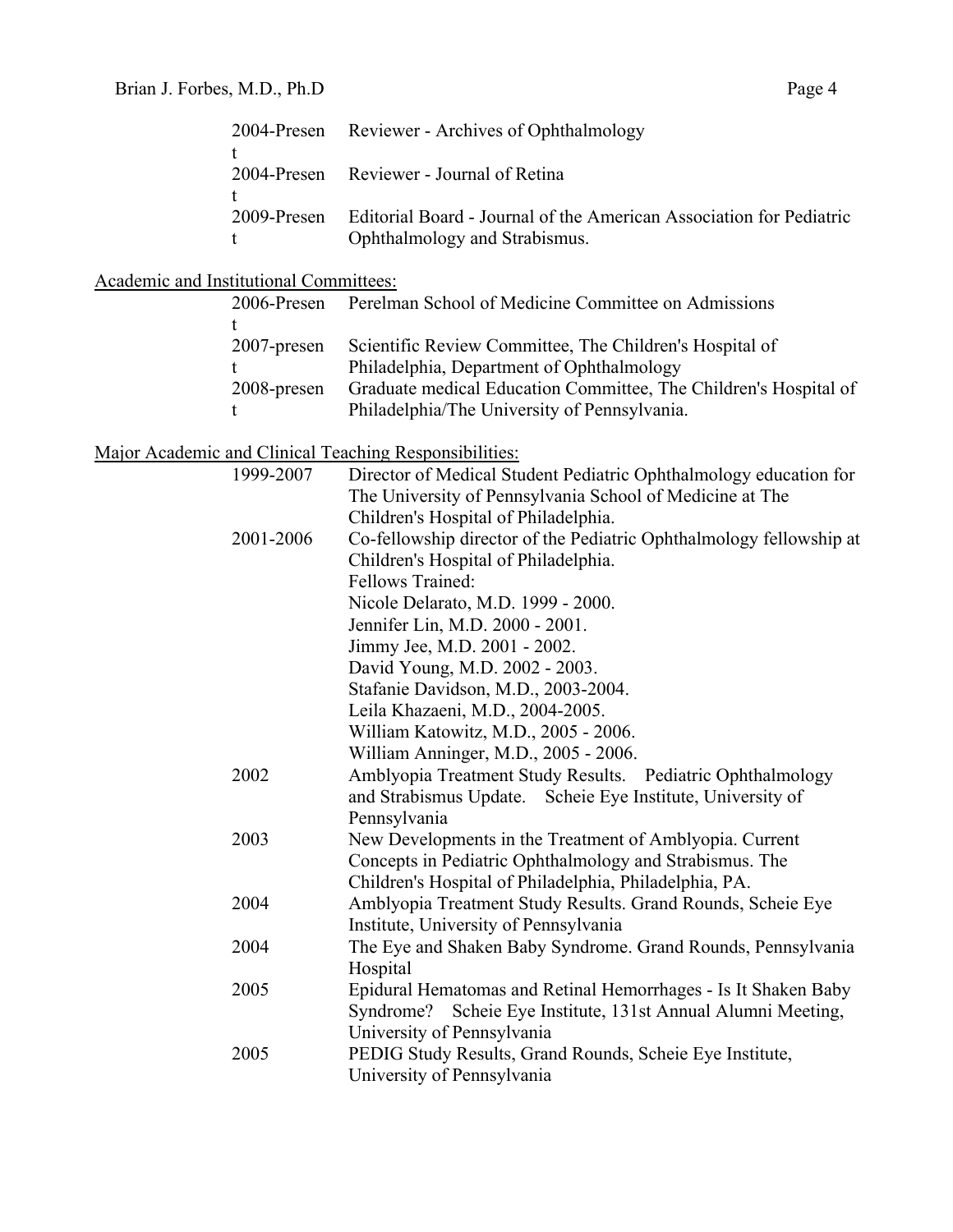| 2005        | Amblyopia Therapy - Lessons from the Amblyopia Treatment                                              |
|-------------|-------------------------------------------------------------------------------------------------------|
|             | Studies. Pediatric Ophthalmology and Strabismus Update 2005. The                                      |
|             | Children's Hospital of Philadelphia, Philadelphia, PA                                                 |
| 2006-2013   | Fellowship director of the Pediatric Ophthalmology fellowship at                                      |
|             | Children's Hospital of Philadelphia.                                                                  |
|             | Fellows Trained:                                                                                      |
|             | Gil Binenbaum, M.D., 2006 - 2007.                                                                     |
|             | Shirah Schwartz-Jacobs, M.D., 2006 - 2007.                                                            |
|             | Airaj Fasiuddin, M.D., 2007 - 2008.                                                                   |
|             | Dorothy Hendricks, M.D., 2007 - 2008.                                                                 |
|             | Alejandra De Alba Campones, M.D., 2008 - 2009.                                                        |
|             | Naureen Mirza George, M.D., 2008 - 2009.                                                              |
|             | Gerard Barry, M.D., 2009 - 2010.                                                                      |
|             | Emily DeCarlo, M.D., 2009 - 2010.                                                                     |
|             | Monica Ralli-Khitri, M.D., 2010 - 2011.                                                               |
|             | Lorri Wilson, M.D., 2010 - 2011.                                                                      |
|             | Javenah Abbasian, M.D., 2011 - 2012.                                                                  |
|             | Stephanie Dotchin, M.D., FRSC. 2011 - 2012.                                                           |
|             | Raymond Aureaux, M.D., 2012 - 2013.                                                                   |
|             | Wendy Chen, M.D., 2012 - 2013.                                                                        |
| 2006        | The Effect of Topical Tetracaine on Emergence Behavior and Pain                                       |
|             | Relief After Strabismus Surgery. Scheie Eye Institute, 132nd                                          |
|             | Annual Alumni Meeting, the University of Pennsylvania,                                                |
|             | Philadelphia, PA.                                                                                     |
| 2006        | "Penn Ophthalmology Board Review Course." Pediatric                                                   |
| 2006-Presen | Ophthalmology, Philadelphia, PA<br>University of Pennsylvania - Nursing School. Semi-annual pediatric |
| t           | ophthalmology didactic review course - Nursing 203.                                                   |
|             | Katherine G Thompson, BSN, MSN, CPNP-BC - Contact                                                     |
| 2007        | A Biomechanical Model to Study Retinal Hemorrhages in Inflicted                                       |
|             | Childhood Neurotrauama (Shaken Baby Syndrome). Scheie Eye                                             |
|             | Institute 133rd Anniversary Meeting - Philadelphia, PA.                                               |
| 2007        | Ocular Findings in the 22q11.2 Deletion Syndrome. Scheie Eye                                          |
|             | Institute 133rd Anniversary Meeting - Philadelphia, PA.                                               |
| 2007        | Ocular Manifestations of Craniofacial Anomalies. Current Concepts                                     |
|             | in Pediatric Ophthalmology and Strabismus. The Children's                                             |
|             | Hospital of Philadelphia, Philadelphia, PA.                                                           |
| 2007        | "Penn Ophthalmology Review Course." Pediatric Ophthalmology,                                          |
|             | Philadelphia, PA                                                                                      |
| 2008        | Quantification of odds of abuse associated with retinal hemorrhages                                   |
|             | in children suspected of child abuse. Scheie Eye Institute 134th                                      |
|             | Anniversary Meeting. Philadelphia, PA                                                                 |
| 2009        | University of Pennsylvania School of Bioengineering -                                                 |
|             | Bioengineering 400 preceptor - Spring semester                                                        |
| 2009-2010   | University of Pennsylvania School of Bioengineering - Senior                                          |
|             | project advisor academic year 2009-2010                                                               |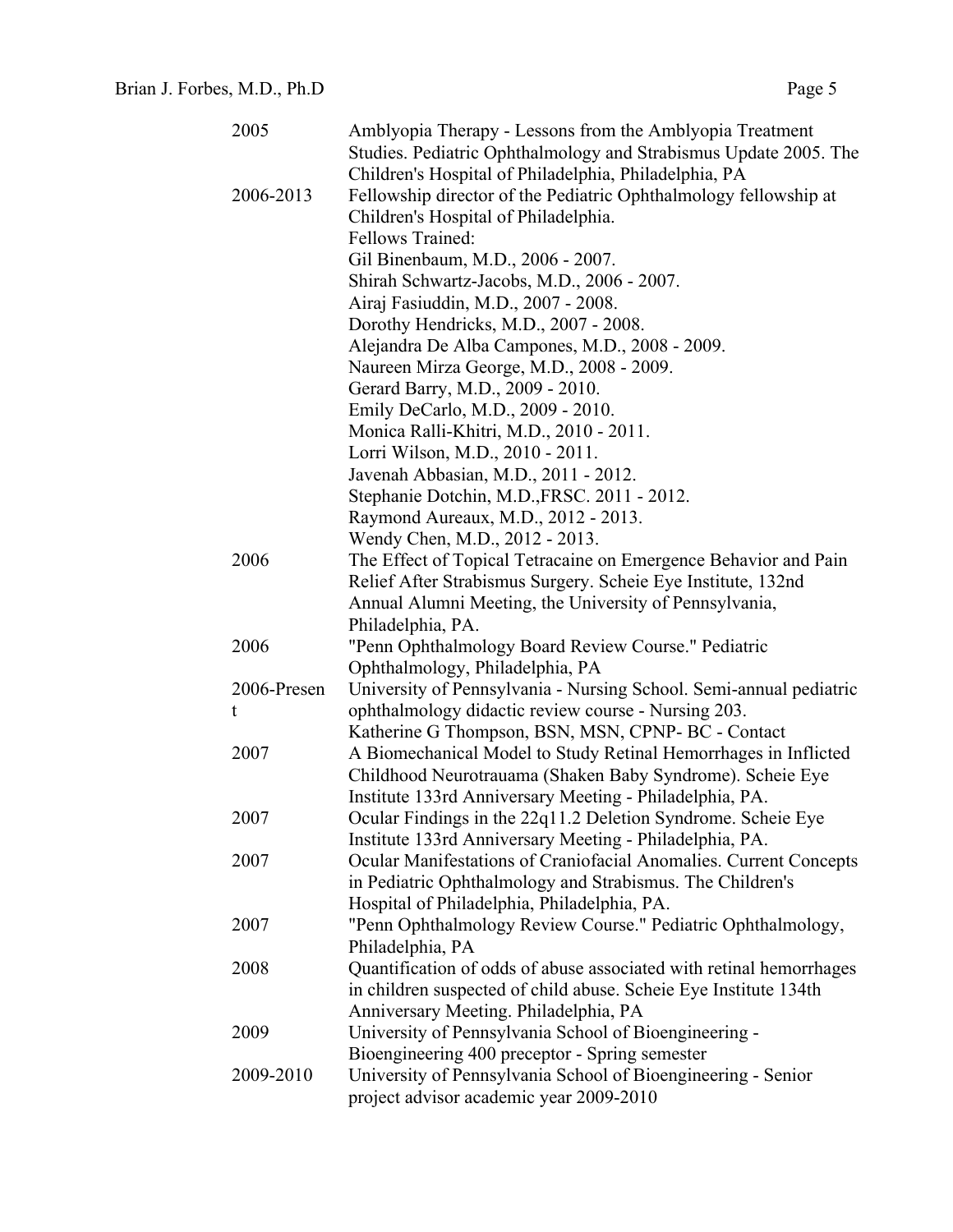| 2009 | Amblyopia Treatment: 1998 vs 1994 - Scheie Eye Institute 136th  |
|------|-----------------------------------------------------------------|
|      | Anniversary Meeting. Philadelphia, PA                           |
| 2010 | University of Pennsylvania School of Bioengineering -           |
|      | Bioengineering 400 preceptor - Spring semester                  |
| 2010 | Pathologic Brain and Head Findings Associated with Retinal      |
|      | Hemorrhages in Young Children with Abusive or Accidental Head   |
|      | Injuries. Scheie Eye Institute 136 th Anniversary Meeting.      |
|      | Philadelphia, PA                                                |
| 2010 | Ulcerative Dermatitis of the Eyelids from the Use of Gentamicin |
|      | Ointment as Ophthalmia Neonatorum Prophylaxis. Scheie Eye       |
|      |                                                                 |

|      | Bioengineering 400 preceptor - Spring semester                      |
|------|---------------------------------------------------------------------|
| 2010 | Pathologic Brain and Head Findings Associated with Retinal          |
|      | Hemorrhages in Young Children with Abusive or Accidental Head       |
|      | Injuries. Scheie Eye Institute 136 th Anniversary Meeting.          |
|      | Philadelphia, PA                                                    |
| 2010 | Ulcerative Dermatitis of the Eyelids from the Use of Gentamicin     |
|      | Ointment as Ophthalmia Neonatorum Prophylaxis. Scheie Eye           |
|      | Institute 136th Anniversary Meeting. Philadelphia, PA               |
| 2010 | Atropine "Penalization" for Intermittent Exotropia. Seventh Annual  |
|      | Update on Pediatric Ophthalmology: Strabismus and Amblyopia.        |
|      | The Children's Hospital of Philadelphia, Philadelphia, PA.          |
| 2011 | Missions in Pediatric Ophthalmology - What Have We Done and         |
|      | What We Should Be Doing. Prevention of Blindness in Children        |
|      | Throughout the World. How Can We Help? Conference. March 19,        |
|      | 2011 - The Children's Hospital of Philadelphia, Phildelphia, PA.    |
| 2011 | The relationship between retinal hemorrhage and acute-on-chronic    |
|      | versus acute intracranial hemorrhage in pediatric head trauma.      |
|      | Scheie Eye Institute 137 th Anniversary Meeting, May 2011 -         |
|      | Philadelphia, PA.                                                   |
| 2011 | Ophthalmic Pearls For Pediatric Providers Conference - Amblyopia    |
|      | and Strabismus. June, 2011 - The Children's Hospital of             |
|      | Philadelphia, Phildelphia, PA.                                      |
| 2012 | Vision Screening for the PCP's: What's New? and Other Pediatric     |
|      | Eye Issues. Pediatric health care providers. Children's Hospital of |
|      | Philadelphia, Exton, PA.                                            |
| 2012 | Easy on the Eyes - Ophthalmic Pearls For Pediatric Providers        |
|      | Conference - Amblyopia and Strabismus. June, 2011 - The             |
|      | Children's Hospital of Philadelphia, Phildelphia, PA.               |
| 2012 | Association Between Retinal Hemorrhage and Brain Injury Patterns    |
|      | on Diffusion-Weighted MRI in Injured Infants and Young Children.    |
|      | Scheie Eye Institute 134th Anniversary Meeting. Philadelphia, PA    |
| 2012 | Management of strabismus in craniofacial syndromes - CHOP           |
|      | Annual Update on Pediatric Ophthalmology and Strabismus. The        |
|      | Children's Hospital of Philadelphia, Phildelphia, PA.               |
| 2013 | Incidence and Patterns of Retinal Hemorrhage associated with        |
|      | Increased Intracranial Pressure in Children at The 139 th Scheie    |
|      | Annual Alumni meeting, Scheie Eye Institute, Philadelphia, PA.      |
| 2014 | Retinal Hemorrhages in A Toddler - Is It Those Darn Vaccines at     |
|      | The 140 th Scheie Annual Alumni meeting, Scheie Eye Institute,      |
|      | Philadelphia, PA.                                                   |
| 2015 | Patterns of Retinal Hemorrhage Associated with Pediatric Cerebral   |
|      | Sinovenous Thrombosis at The 141 rst Scheie Annual Alumni           |
|      | meeting, Scheie Eye Institute, Philadelphia, PA.                    |
|      |                                                                     |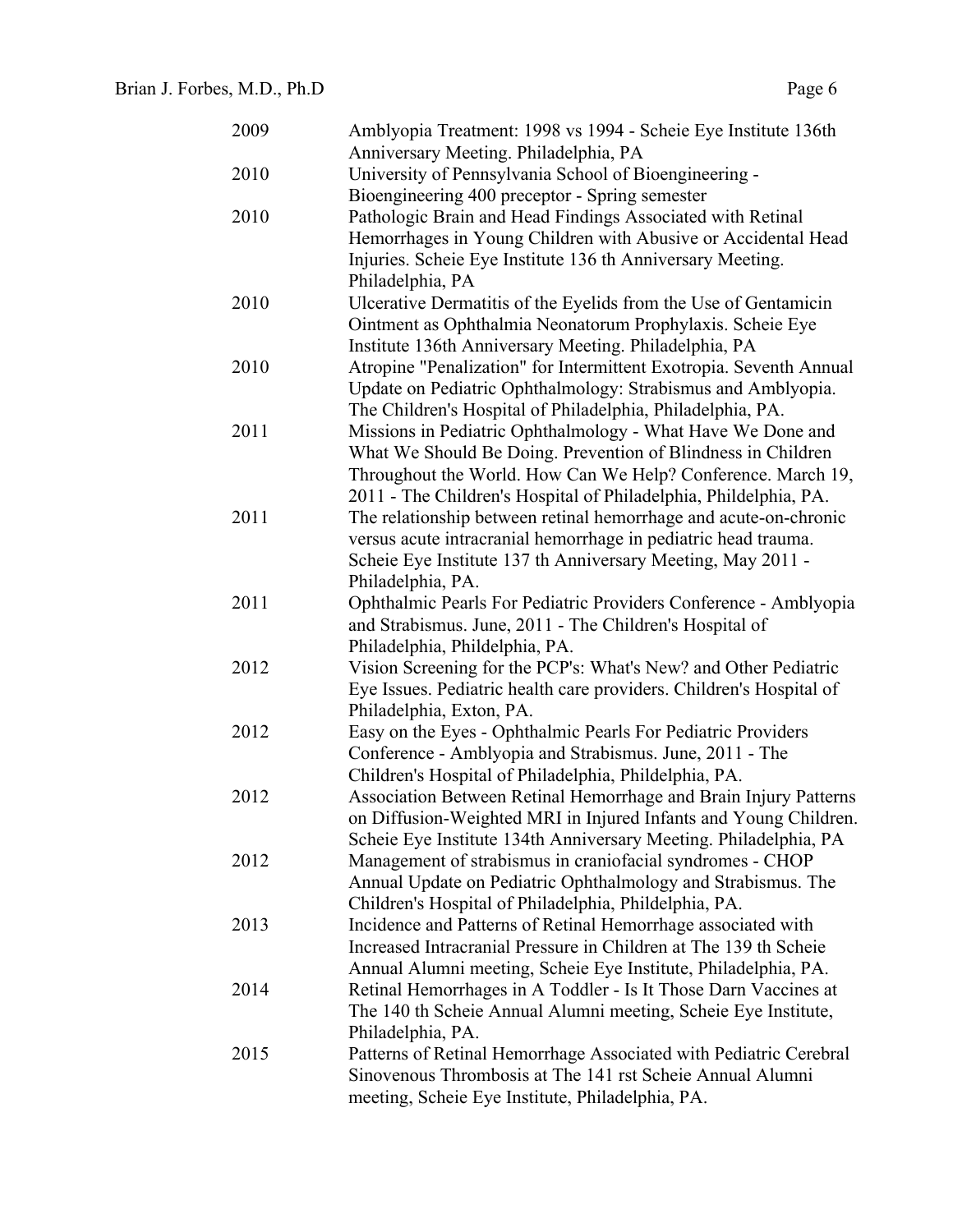|                                        | 2016        | The 22q11.2 Duplication/Deletion Syndrome.                            |
|----------------------------------------|-------------|-----------------------------------------------------------------------|
|                                        |             | Scheie Eye Institute's 142nd Anniversary Meeting being held on        |
|                                        |             | Friday - Saturday, April 15 - 16, 2016 at Scheie Eye Institute, 51 N. |
|                                        |             | 39th Street, David M. Kozart Auditorium                               |
|                                        | 2016-Presen | Fellowship Director Of Pediatric Ophthalmology - Fellows trained.     |
|                                        | t           | Joseph Griffith, M.D., 2016 - 2017.                                   |
|                                        |             | Zachary Elkin, M.D., 2017 - 2018.                                     |
|                                        |             | Anne Jensen, M.D., 2017 - 2018.                                       |
|                                        | 2018        | Patterns of Retinal Hemorrhages Associated With Cardiac Arrest        |
|                                        |             | And Cardiopulmonary Resuscitation.                                    |
|                                        |             | 144th Scheie Anniversary Meeting                                      |
|                                        |             | April 13th and 14th, 2018                                             |
|                                        | 2019        | Pediatric Ophthalmology Board Review Course - January 21, 2019        |
|                                        | 2019        | Title: Patterns of Retinal Findings in Young Children with            |
|                                        |             | Increased Intracranial Pressure From Nontraumatic Causes              |
|                                        |             | 145th Anniversary Meeting Scheie Eye Institute Department of          |
|                                        |             | Ophthalmology                                                         |
|                                        |             | University of Pennsylvania - Perelman School of Medicine              |
|                                        |             | April 12 - 13, 2019                                                   |
|                                        |             |                                                                       |
| Lectures by Invitation (Last 5 years): |             |                                                                       |
|                                        | Apr, 2014   | RETINAL HEMORRHAGES AND ABUSIVE HEAD TRAUMA                           |
|                                        |             | at The 40 th Annual Meeting of The American Association of            |
|                                        |             | Pediatric Ophthalmology and Strabismus, Palm Springs, CA              |
|                                        | Mar, 2015   | "Science, Pseudoscience, and the law in AHT", Annual Meeting of       |
|                                        |             | the AAPOS, New Orleans LA                                             |
|                                        | Jul, 2015   | 22 Q deletion syndrome and the eye - The Chidren's Hospital of        |
|                                        |             | Philadelphia. International conference of 22 Q deletion syndrome.     |
|                                        | Sep, 2015   | Differential Diagnosis of Retinal Hemorrhages in Live Patients -      |
|                                        |             | 2015 New York City Abusive Head Trauma Conference - Queens            |
|                                        |             |                                                                       |
|                                        |             | District attorney Office                                              |
|                                        | Feb, 2016   | New Innovations in Pediatric Ophthalmology and Abusive Head           |
|                                        | Apr, 2017   | Trauma. Grand Rounds. Exton, PA                                       |
|                                        |             | Retinal Hemorrhages Go To Court - Issues In Courts Today".            |
|                                        |             | American Association of Pediatric Ophthalmology and Strabismus        |
|                                        |             | Annual Meeting, Nashville, TN                                         |
|                                        | Sep, 2017   | Differential Diagnosis of Retinal Hemorrhages of Live Patients &      |
|                                        |             | Literature Update.                                                    |
|                                        |             | 2017 NYC Abusive Head Trauma Conference                               |
|                                        | Oct, 2017   | Partial Third Nerve Palsy - When to operate. The 33 th Annual         |
|                                        |             | Pediatric Ophthalmology Forum. The Wills Eye Hospital,                |
|                                        |             | Philadelphia, PA.                                                     |
|                                        | Nov, 2017   | Abusive Head Truama, Breakfast with the Experts." American            |
|                                        |             | Academy of Ophthalmology Annual Meeting, New Orleans, LA.             |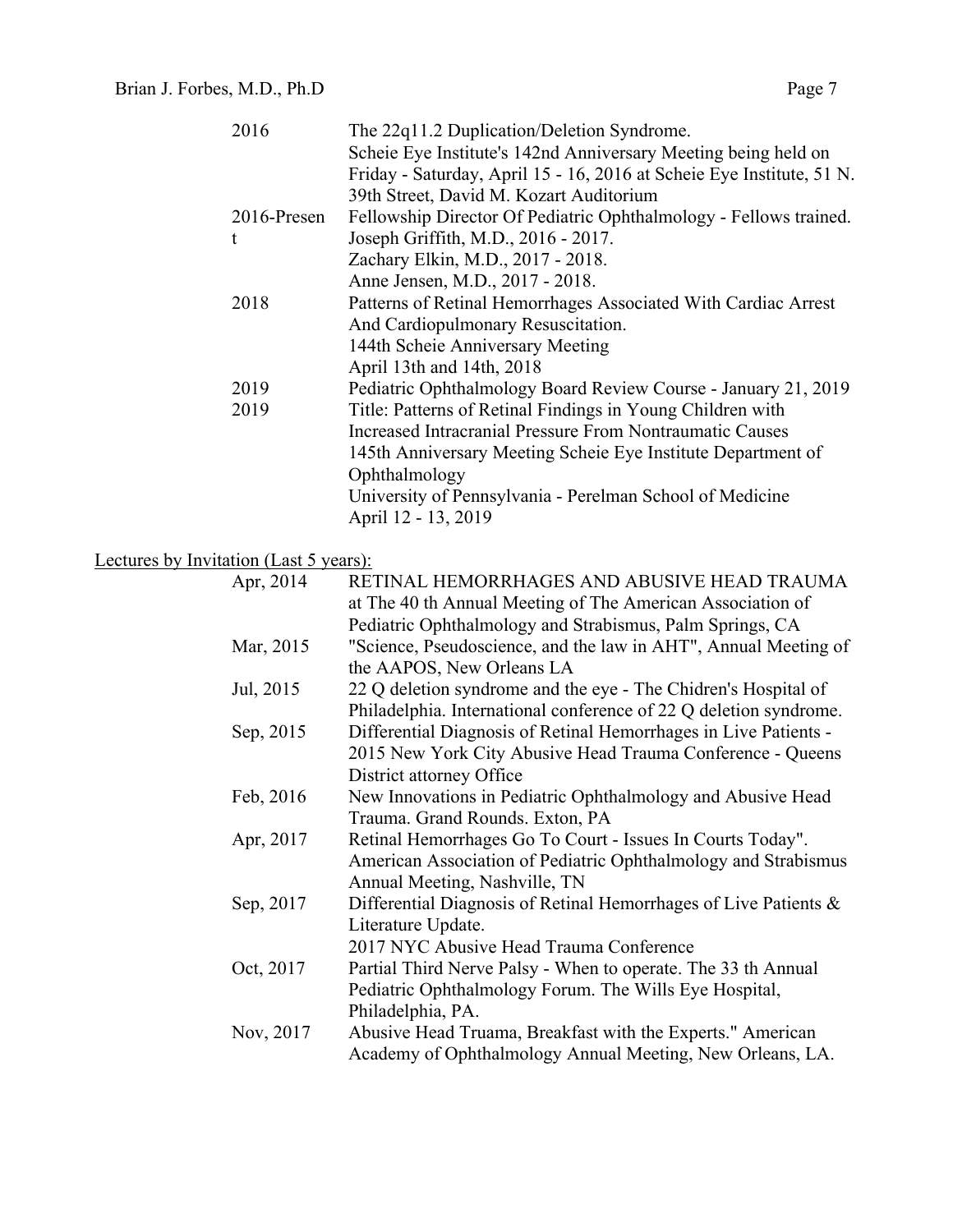| May, 2018 | Patterns of Retinal Hemorrhages Associated With Cardiac Arrest<br>And Cardiopulmonary Resuscitation. Helfer Society Meeting 2018, |
|-----------|-----------------------------------------------------------------------------------------------------------------------------------|
|           | Nashville, TN                                                                                                                     |
| Jun, 2018 | Abusive Head Trauma - What To Know And How To Know It.                                                                            |
|           | Temple University School of Medicine Grand Rounds. June 12,                                                                       |
|           | 2018                                                                                                                              |
| Oct, 2018 | Post operative infection in Strabismus Surgery. The 34 th Annual                                                                  |
|           | Pediatric Ophthalmology Forum. The Wills Eye Hospital,                                                                            |
|           | Philadelphia, PA.                                                                                                                 |
| Nov, 2018 | Pediatric Ophthalmology Primer for the Ophthalmic Technician -                                                                    |
|           | International Joint Commission on Allied Health Personnel In                                                                      |
|           | Ophthalmology - webinar.                                                                                                          |
| Jan, 2019 | Review of Current topics in Pediatric Ophthalmology and Abusive                                                                   |
|           | Head Trauma. Temple University School of Medicine Grand                                                                           |
|           | Rounds. January 29, 2019                                                                                                          |
| Apr, 2019 | Regional IJCAHPO meeting. Craniofacial disorders and Clefting                                                                     |
|           | syndromes.                                                                                                                        |

# Organizing Roles in Scientific Meetings:

| Dec, 2003 | Current Concepts in Pediatric Ophthalmology and Strabismus.<br>Children's Hospital of Philadelphia, Philadelphia, PA                               |
|-----------|----------------------------------------------------------------------------------------------------------------------------------------------------|
| Dec, 2005 | Current Concepts in Pediatric Ophthalmology and Strabismus<br>Children's Hospital of Philadelphia, Philadelphia, PA                                |
| Apr, 2009 | Chairman - American Association of Pediatric Ophthalmology and<br>Strabismus Fellowship Compliance Committee Meeting.<br>San Francisco, CA         |
| Apr, 2009 | Chairman - American Association of Pediatric Ophthalmology and<br>Strabismus Fellowship Directors Meeting.<br>San Francisco, CA                    |
| Apr, 2009 | Moderator - Difficult cases non-strabismus. American Association<br>of Pediatric Ophthalmology and Strabismus Annual Meeting<br>San Francisco, CA. |
| Apr, 2010 | Chairman - American Association of Pediatric Ophthalmology and<br>Strabismus Fellowship Compliance Committee Meeting.<br>Orlando, FL               |
| Apr, 2010 | Chairman - American Association of Pediatric Ophthalmology and<br>Strabismus Fellowship Directors Meeting.<br>Orlando, FL                          |
| Apr, 2010 | Moderator - Difficult cases non-strabismus. American Association<br>of Pediatric Ophthalmology and Strabismus Annual Meeting<br>Orlando, FL.       |
| Mar, 2011 | Chairman - American Association of Pediatric Ophthalmology and<br>Strabismus Fellowship Compliance Committee Meeting.<br>San Diego, CA             |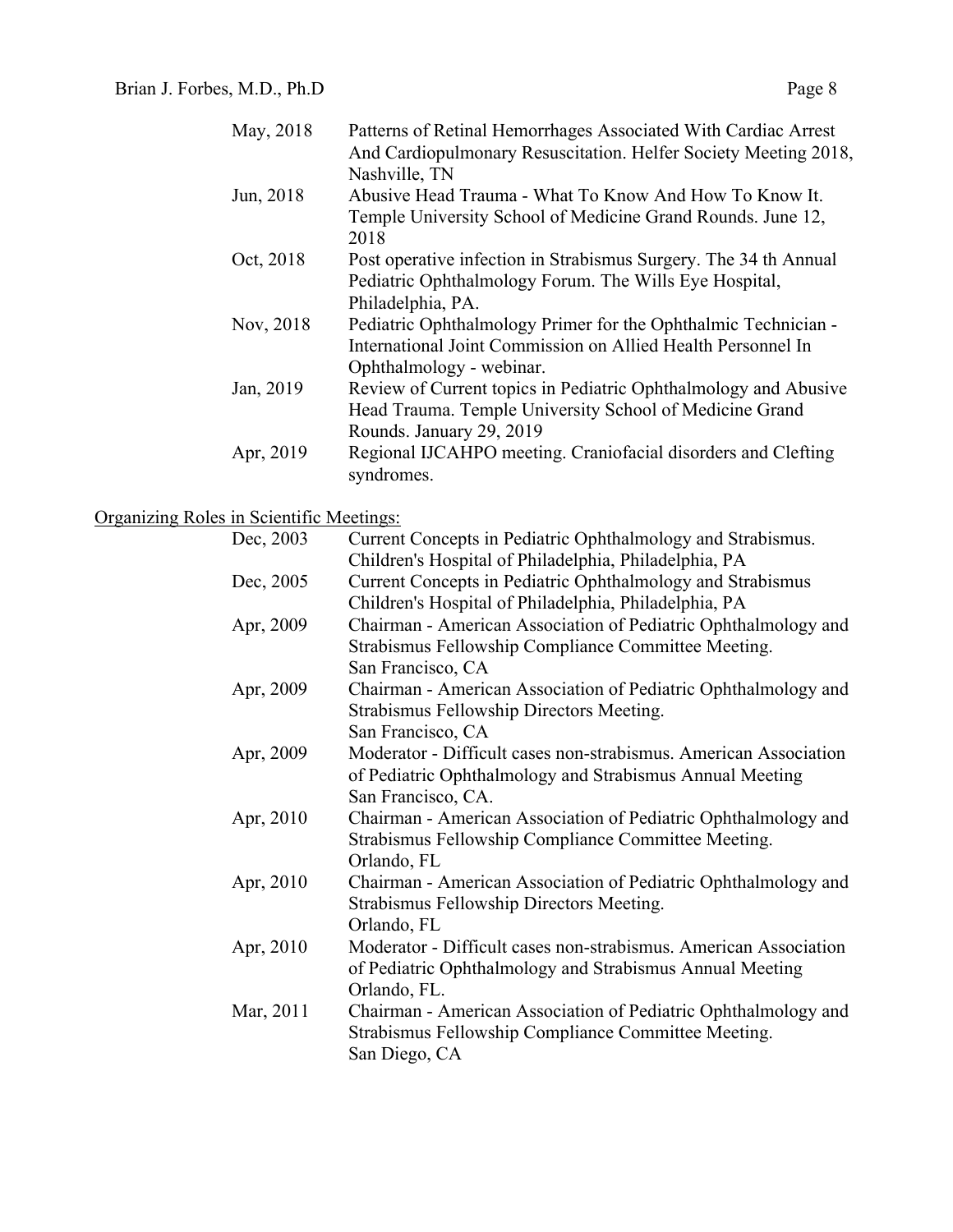| Apr, 2011 | Chairman - American Association of Pediatric Ophthalmology and   |
|-----------|------------------------------------------------------------------|
|           | Strabismus Fellowship Directors Meeting.                         |
|           | San Dieg, CA                                                     |
| Apr, 2011 | Moderator - Difficult cases non-strabismus. American Association |
|           | of Pediatric Ophthalmology and Strabismus Annual Meeting         |
|           | San Diego, CA                                                    |
| Mar, 2012 | Chairman - American Association of Pediatric Ophthalmology and   |
|           | Strabismus Fellowship Compliance Committee Meeting.              |
|           | San Antonio, TX                                                  |
| Mar, 2015 | Co-Chair, International Classification of Retinal Hemorrhages    |
|           | workgroup                                                        |
|           | New Orleans, LA                                                  |
|           |                                                                  |

### Bibliography:

Research Publications, peer reviewed (print or other media):

- 1. Bennett J, Wilson J, Sun D, Forbes BJ, Maguire A: Adenovirus vector-mediated in vivo gene transfer into adult murine retina Investigative Ophthalmology & Visual Science 35(5): 2535-42, April 1994.
- 2. Forbes BJ, Hamilton GA: Mechanism and mechanism-based inactivation of 4-hydroxyphenylpyruvate dioxygenase Biorganic Chemistry 22(4): 343-61, December 1994.
- 3. Arlotti SA, Forbes BJ, Dias, MS, Bonsall DJ: Unilateral retinal hemorrhages in shaken baby syndrome. J Amer Association of Pediatric Ophthalmology and Strabismus 11(2): 175-178, April 2007.
- 4. Forbes BJ, Binenbaum G, Edmond JC, DeLarato N, McDonald-McGinn DM, Zackai EH: Ocular findings in the chromosome 22q11.2 deletion syndrome. J Amer Association of Pediatric Ophthalmology and Strabismus 11(2): 179-182, April 2007.
- 5. Anninger W, Forbes BJ, Quinn G, Schreiner MS: The effect of topical tetracaine eye drops on emergence behavior and pain relief after strabismus surgery. J Amer Association of Pediatric Ophthalmology and Strabismus. David G. Hunter (eds.). Mosby, 11(2): 273-276, June 2007.
- 6. Holmes JM, Melia M, Bradfield YS, Cruz OA, Forbes B: Factors Associated with Recurrence of Amblyopia on Cessation of Patching. Ophthalmology 114(8): 1427-1432, July 2007.
- 7. Kwon EJ, Hivnor CM, Yan AC, Forbes B, Elenitsas R, Albert D, Pawel B, Honig P, Pessler F: Interstitial Granulomatous Lesions as Part of the Spectrum of Presenting Cutaneous Signs in Pediatric Sarcoidosis. Pediatric Dermatology 25(4): 517 - 524, September 2007.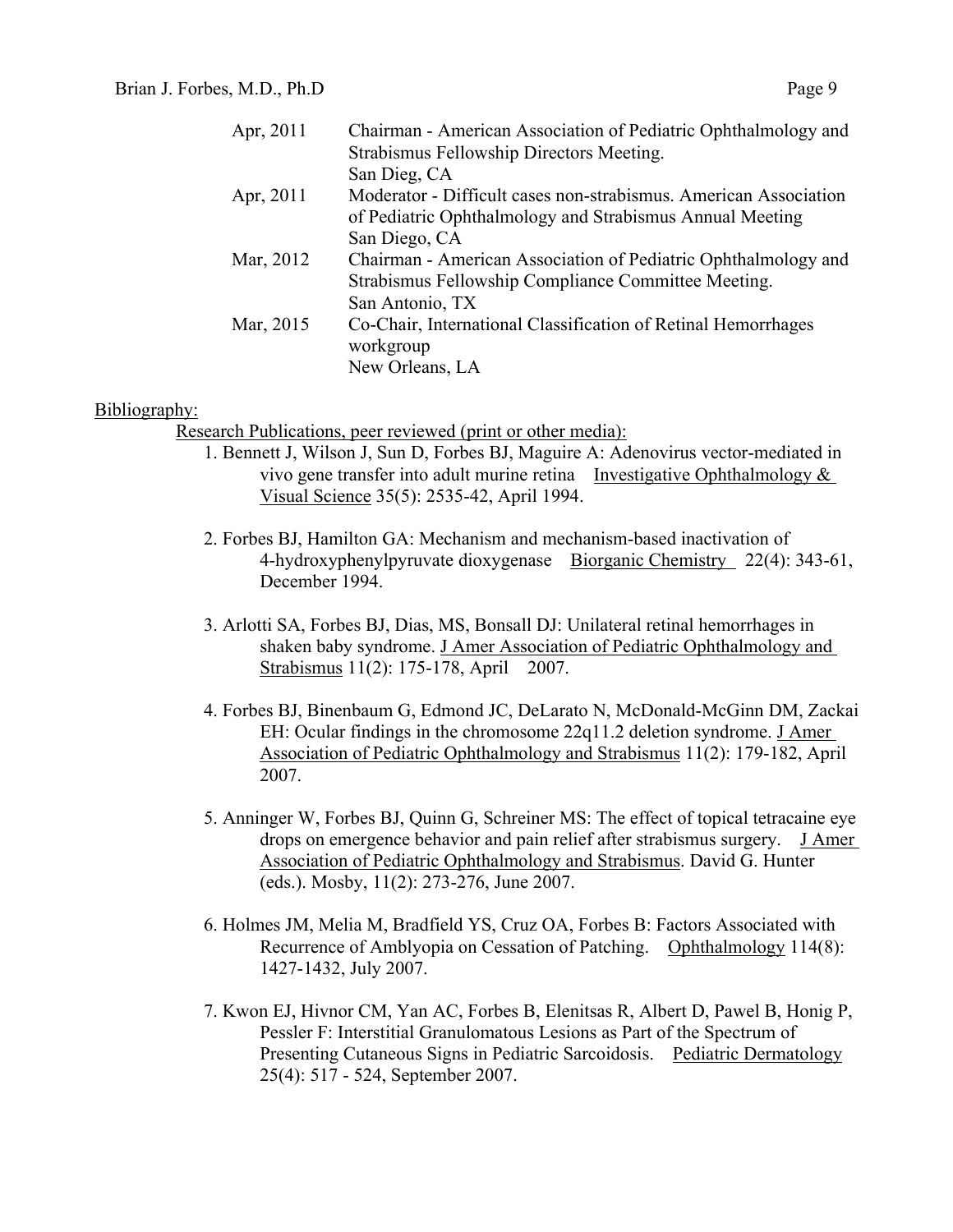- 8. Binenbaum G, McDonald-McGinn DM, Zackai EH, Walker BM, Coleman K, Mach AM, Adam M, Manning M, Alcorn DM, Zabel C, Anderson DR, Forbes BJ: Sclerocornea associated with the chromosome 22q11.2 deletion syndrome. American Journal of Medical Genetics. John C. Carey (eds.). Wiley Blackwell, 146A(7): 904-909, April 2008.
- 9. Forbes B, Cox M, Christian CW: Retinal Hemorrhages in Children with Epidural Hematomas. J Amer Association Pediatric Ophthalmology & Strabismus David Hunter (eds.). Elsevier, 12(2): 177-180, April 2008.
- 10. Forbes BJ, Katowitz WR, Binenbaum G: Pediatric canalicular tear repairs revisiting the pigtail probe. J Amer Association Pediatric Ophthalmology  $\&$ Strabismus 12(5): 518-520, October 2008.
- 11. Ficicioglu C, Thomas N, Tayer C, Gallagher PR, Hussa C, Mattie A, Day-Salvatore DD, Forbes BJ: Duarte (DG) galactosemia: A pilot study of biochemical and neurodevelopmental assessment in children detected by newborn screening. Mol Genetics and Metabolism 95(4): 206-12, Dec 2008.
- 12. Khazaeni K, Quinn GE, Davidson SL, Forbes BJ: Amblyopia Treatment: 1998 Versus 2004. Journal of Pediatric Ophthalmology and Strabismus 46(1): 19-24, January 2009.
- 13. Binenbaum G, Mirza-George N, Christian CW, Forbes BJ: Odds of abuse associated with retinal hemorrhages in children suspected of child abuse. J Amer Association of Pediatric Ophthalmology and Strabismus 13(3): 268-72, June 2009.
- 14. Binenbaum G, Bruno CF, Forbes BJ, Snyder M, Mollen TJ, Schmidt B, Peterside I: Periocular Ulcerative Dermatitis Associated with Gentamycin Ointment Prophylaxis in Newborns. The Journal of Pediatrics 156(2): 320-321, February 2010.
- 15. Nallasamy S, Davidson SL, Kuhn I, Mills MD, Forbes BJ, Stricker PA, Anninger WA: Simultaneous bilateral intraocular surgery in children. J Amer Association Pediatric Ophthalmology & Strabismus 14(15): 15-19, February 2010.
- 16. Guo S, Wagner RS, Forbes BJ, Derespinas PA, Caputo AR: Sutureless Conjunctival Closure in Strabismus Surgery. Journal of Pediatric Ophthalmology and Strabismus 47(4): 228-230, July/August 2010.
- 17. Coats B, Binenbaum G, Forbes BJ, Peiffer RL, Margulies SS: Ocular Hemorrhages in Neonatal Porcine Eyes from Single, Rapid Rottional Events. IOVS 51: 4792-4797, September 2010.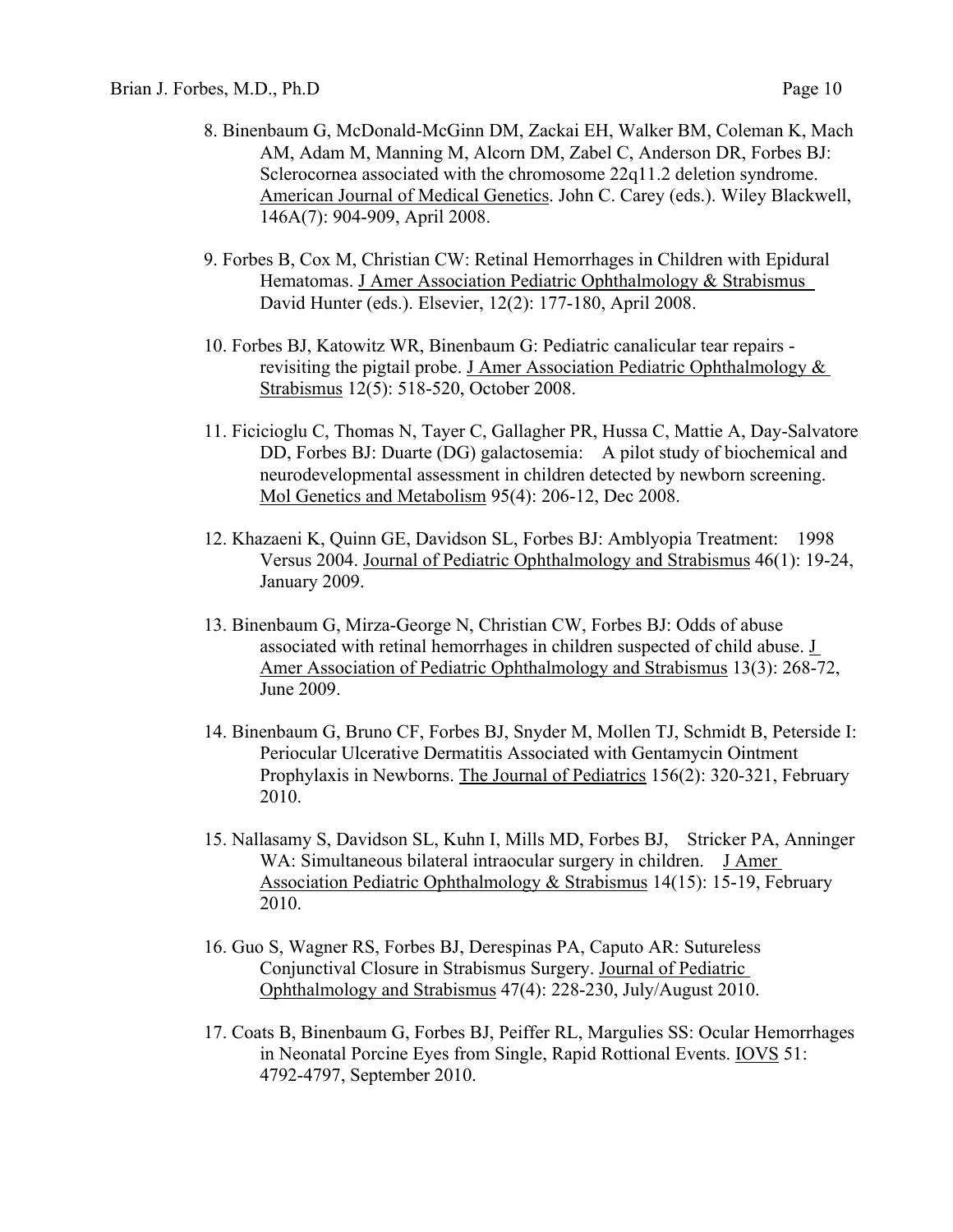- 18. Jensen AK, Forbes BJ, Wilson LB, Prieto D, Binenbaum G: Widespread retinal hemorrhages after retinopathy of prematurity screening with scleral depression. Journal of the American Association for Pediatric Ophthalmology and Strabismus. David Hunter (eds.). 15(6): 609-611, December 2011.
- 19. Tibbets MD, Wise R, Forbes B, Hedrick HL, Levin AV.: Hypertensive retinopathy in a child caused by pheochromocytoma: Identification after a failed school vision screening. Journal of the American Association for Pediatric Ophthalmology and Strabismus. 16(1): 97-99, February 2012.
- 20. Forbes BJ, Binenbaum G, Rogers DL, Levin AV, Clark SA, Christian CW, Liu GT, Avery R.: Patterns of retinal hemorrhage associated with increased intracranial pressure in children. Pediatrics. 132(2): 430-434, August 2013 Notes: http://www.pediatricsdigest.mobi/content/132/2/e430/reply.
- 21. Forbes BJ, Binenbaum G, Christion CW, Ichord RN, Ying G, Simon MA, Romero K, Pollock AN.: Retinal hemorrhage and brain injury patterns on diffusion-weighted magnetic resonance imaging in children with head trauma. Journal of the American Association for Pediatric Ophthalmology and Strabismus. Edward G Buckley MD (eds.). 17(6): 603-608, December 2013.
- 22. Gil Binenbaum, Cindy W. Christian, Rebecca N. Ichord, Gui-shaung Ying, Melissa A. Simon, Kathleen Romero, Avrum N. Pollock, Brian J. Forbes.: Retinal hemorrhage and brain injury patterns on diffusion-weighted magnetic resonance imaging in children with head trauma Journal of American Association for Pediatric Ophthalmology and Strabismus 17(6): 603-608, December 2013.
- 23. Aleman Tomas S, Brodie Frank, Garvin Christopher, Gewaily Dina Y, Ficicioglu Can H, Mills Monte D, Forbes Brian J, Maguire Albert M, Davidson Stefanie L: Retinal Structure in Cobalamin C Disease: Mechanistic and Therapeutic Implications. Ophthalmic genetics Feb 2014.
- 24. Miller Aaron M, Chandler Danielle L, Repka Michael X, Hoover Darren L, Lee Katherine A, Melia Michele, Rychwalski Paul J, Silbert David I, Beck Roy W, Crouch Eric R, Donahue Sean, Holmes Jonathan M, Quinn Graham E, Sala Nick A, Schloff Susan, Wallace David K, Foster Nicole C, Frick Kevin D, Golden Richard P, Lambert Scott R, Tien D Robbins, Weakley David R: Office probing for treatment of nasolacrimal duct obstruction in infants. Journal of AAPOS : the official publication of the American Association for Pediatric Ophthalmology and Strabismus / American Association for Pediatric Ophthalmology and Strabismus 18(1): 26-30, Feb 2014.
- 25. Samra F, Paliga JT, Tahiri Y, Whitaker LA, Bartlett SP, Forbes BJ, Taylor JA.: The prevalence of strabismus in unilateral coronal synostosis.Samra F, Paliga JT, Tahiri Y, Whitaker LA, Bartlett SP, Forbes BJ, Taylor JA.PMID: 25254697 [PubMed - in process] Plast Reconstr Surg. 134(4), October 2014.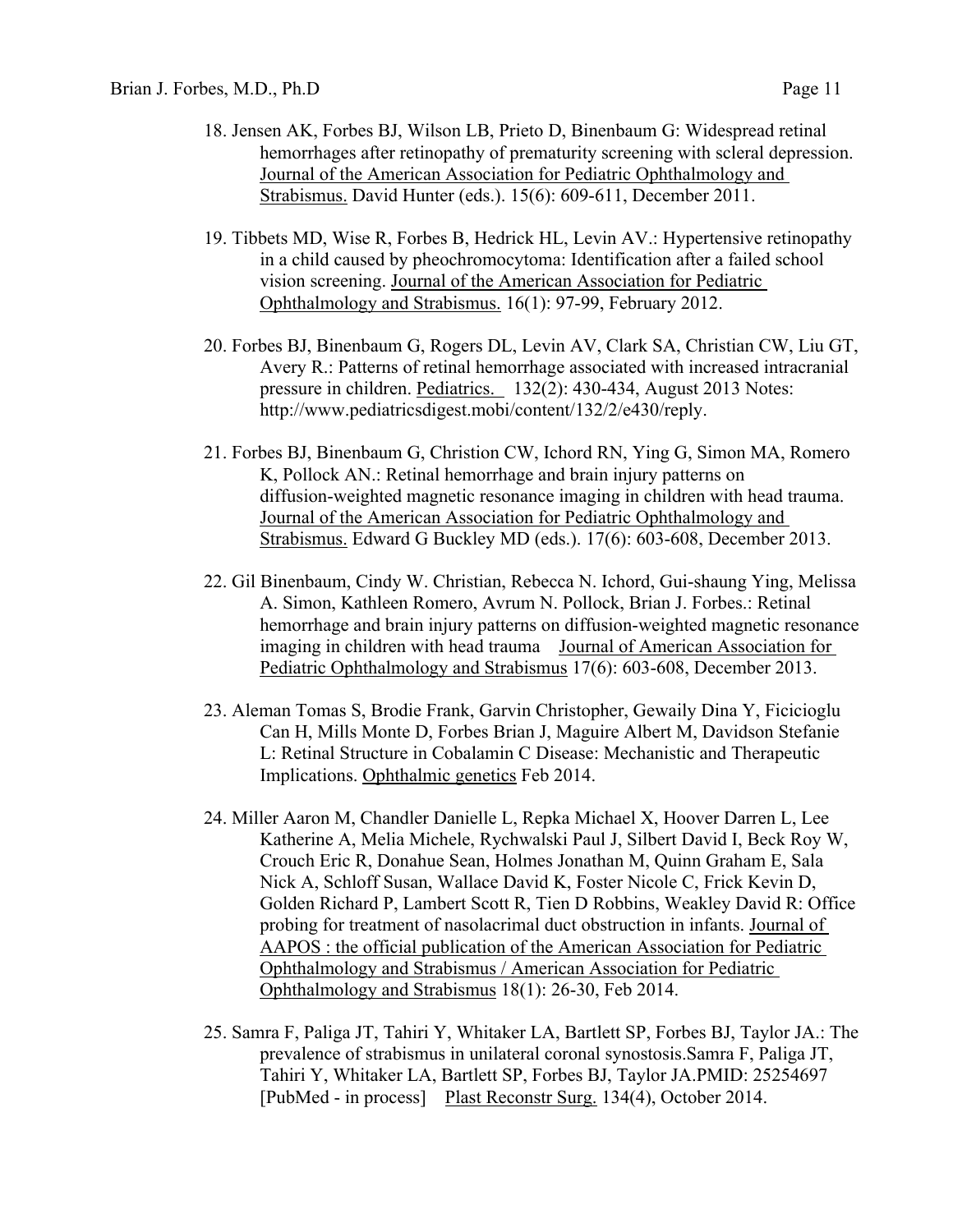- 26. Binenbaum Gil, Forbes Brian J: The eye in child abuse: key points on retinal hemorrhages and abusive head trauma. Pediatric radiology 44 Suppl 4: S571-7, Dec 2014.
- 27. Samra Fares, Paliga J Thomas, Tahiri Youssef, Whitaker Linton A, Bartlett Scott P, Forbes Brian J, Taylor Jesse A: The prevalence of strabismus in unilateral coronal synostosis. Child's nervous system : ChNS : official journal of the International Society for Pediatric Neurosurgery 31(4): 589-96, Apr 2015.
- 28. Aleman TS, Brodie F, Garvin C, Gewaily D, Ficicioglu CH, Mills MD, Forbes BJ, Maguire AM, Davidson SL.: Retinal structure in Cobalamin C Disease: Mechanistic and therapeutic Implications. Ophthalmic Genetics. Taylor & Francis (eds.). August 2015 Notes: http://www.tandfonline.com/doi/full/10.3109/13816810.2014.885059.
- 29. Geloneck MM, Forbes BJ, Shaffer J, Ying G, Binenbaum G.: Ocular Complications in Children with Diabetes Mellitus. Ophthalmology August 2015.
- 30. Gil Binenbaum, MD, MSCE; Cindy W. Christian, MD; Katy Guttmann, MD, MBE; Brian J Forbes. Published online September 03, 2015. : Evaluation of Temporal Association Between Vaccinations and Retinal Hemorrhage in Children JAMA Ophthalmol Page: doi:10.1001/jamaophthalmol.2015.2868, September 2015.
- 31. Binenbaum G, Chen W, Huang J, Ying GS, Forbes BJ: : The Natural History of Retinal Hemorrhage in Pediatric Head Trauma. Journal of the American Association of Pediatric Ophthalmology and Strabismus. William V. Good (eds.). 20(2): 131 - 135, April 2016.
- 32. Forbes BJ, McDonald-McGinn DM, Wootton G, Dawson L, Zackai E, Binenbaum G: Ocular findings associated with 22q11.2 duplication. Journal of the American Association of Pediatric Ophthalmology and Strabismus 20(3): 278 - 280, June 2016.
- 33. Forbes BJ, McDonald-McGinn DM, Wootton G, Dawson L, Zackai E, Binenbaum G: : Ocular Findings Associated with Chromosome 22q11.2 Duplication. Journal of AAPOS 2016 in press. Journal of The American Association of Pediatric Ophthalmology and Strabismus 2016 Notes: In press.
- 34. Binenbaum G, Reid JE, Rogers DL, Jensen, AK, Billinghurst LL, Forbes BJ.: Patterns of retinal hemorrhage associated withpediatric cerebral sinovenous thrombosis. Journal of the American Association of Pediatric Ophthalmology and strabismus 21: 23-27, March 2017.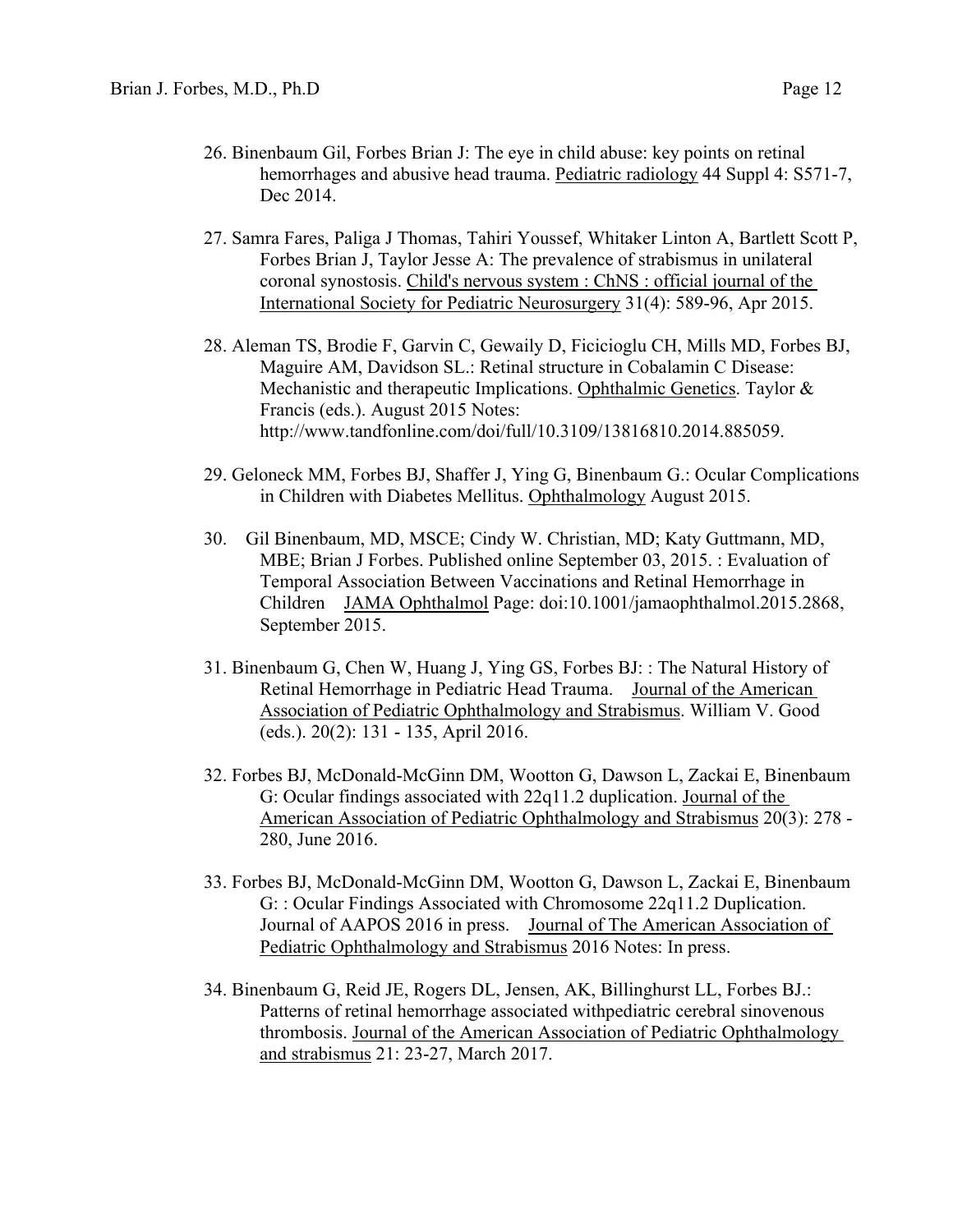35. Angell Shi, BS,a Abhaya Kulkarni, Kenneth W. Feldman, Avery Weiss, Emily A. McCourt,Susan Schloff, Michael Partington, Brian Forbes, Brooke E. Geddie, Karin Bierbrauer, Paul H. Phillips, David L. Rogers, Waleed Abed Alnabi, Gil Binenbaum, Alex V. Levin: Retinal Findings in Young Children With Increased Intracranial Pressure From Nontraumatic Causes. PEDIATRICS 143(2): e20181182, February 2019.

Research Publications, peer-reviewed reviews:

- 1. Forbes, B.J.: Management of Corneal Abrasions and Pediatric Ocular Trauma Pediatric Annals 30(8): 465-472, 2001.
- 2. Forbes BJ, Mills MD, Levin AV: Shaken Baby Syndrome Ophthalmic Findings. Comprehensive Ophthalmology Update 4(4): 161-168, June 2003.
- 3. Forbes BJ, Christian CW, Judkins AJ, Kryston K.: Inflicted Childhood Neurotrauma (Shaken Baby Syndrome): Ophthalmic Findings. Journal of Pediatric Ophthalmology and Strabismus 41(2): 80-88, March 2004.
- 4. Forbes BJ, Guo S: Update on the Surgical Management of Pediatric Cataracts Journal of Pediatric Ophthalmology and Strabismus 43(3): 143-156, May 2006.
- 5. Forbes BJ, Rubin SE, Margolin E, Levin AV: Evaluation and management of retinal hemorrhages in infants with and without abusive head trauma. J Amer Association of Pediatric Ophthalmology and Strabismus 14(3): 267-273, June 2010.
- 6. Forbes BJ: Congenital Craniofacial Abnormalities. Current Opinions in Ophthalmology 21(5): 367-374, September 2010.
- 7. Gil Binenbaum & Brian J. Forbes: The eye in child abuse: Key points on retinal hemorrhages and abusive head trauma. Pediatr Radiol (2014)- Special issue: Abusive Head Trauma. Springer, 44(4): S571-S577, January 2014.
- 8. Gil Binenbaum, Brian J Forbes: The eye in child abuse: Key points on retinal hemorrhages and abusive head trauma. Pediatric Radiology Volume 44(Issue 4 Supplement): 0301-0449, December 2014.
- 9. Ian M. Campbell.... Brian J. Forbes ... Donna M McDonald-McGinn: What is new with 22q? An update from the 22q and You Center at the Children's Hospital of Philadelphia. Am J Med Genet. Wiley Periodicals, 176A: 2058-2069, August 2018.

Contributions to peer-reviewed research publications, participation cited but not by authorship: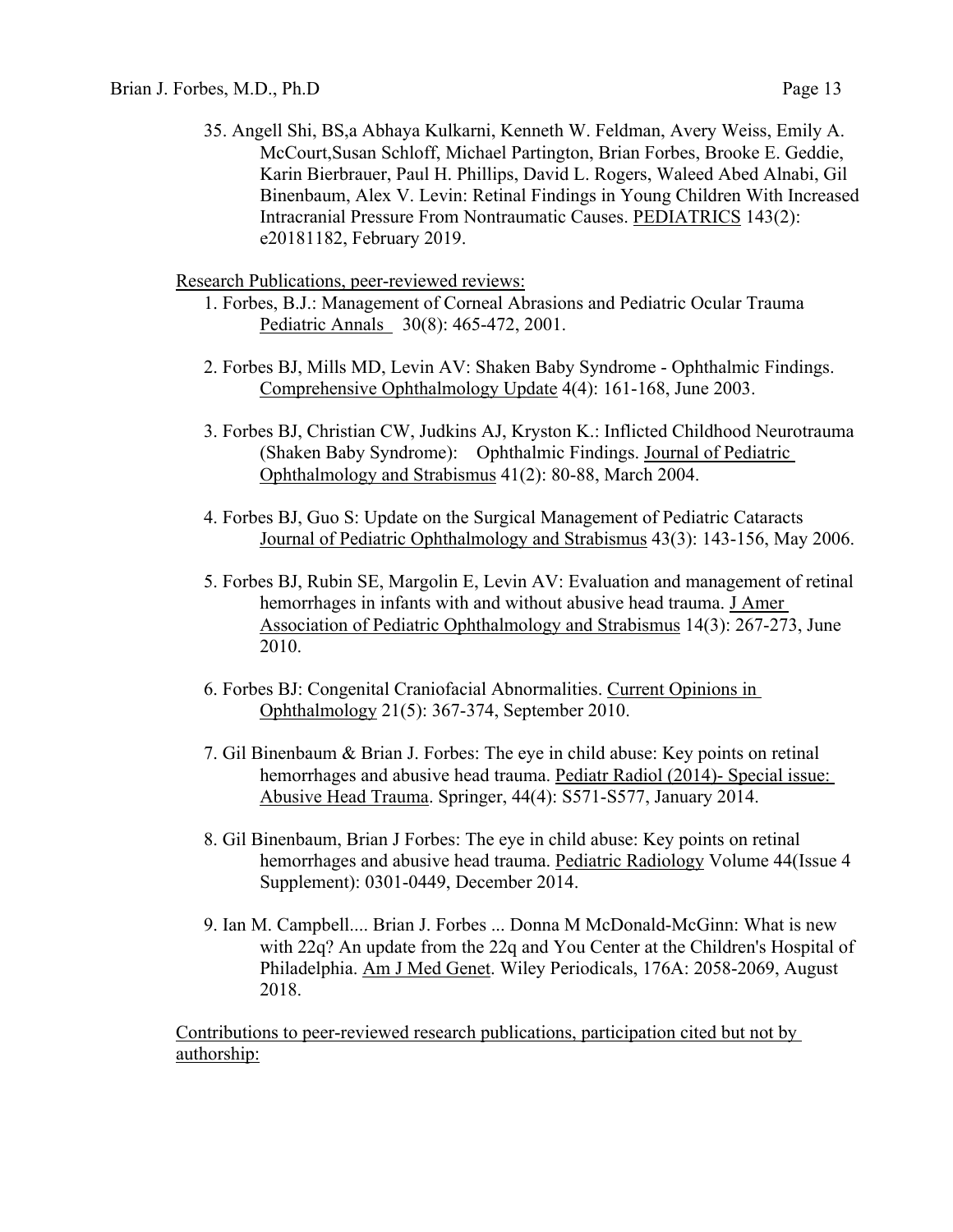- 1. PEDIG Eye Disease Investigative Group: A Randomized Trial of Atropine vs Patching for Treatment of Moderate Amblyopia in Children. Arch Ophthalmol. 120(3): 268-278, March 2002.
- 2. PEDIG Eye Disease Investigative Group: The Clinical Profile of Moderate Amblyopia in Children Younger Than 7 Years Arch Ophthalmol. 120(3): 281-287, March 2002.
- 3. PEDIG Eye Disease Investigative Group: A randomized trial of prescribed patching regimens for treatment of severe amblyopia in children. Ophthalmology 110(11): 2075-2087, April 2003.
- 4. PEDIG Eye Disease Investigative Group Writing Committee, Repka MX, Beck RW, Holmes JM, Birch EE, Chandler DL, Cotter SA, Hertle RW, Kraker RT, Moke PS, Quinn GE, Scheiman MM: A randomized trial of patching regimens for treatment of moderate amblyopia in children. Arch Ophthalmol 121(5): 603-611, May 2003.
- 5. The PEDIG Eye Disease Investigative Group: A Comparison of Atropine and Patching Treatments for Moderate Amblyopia by Patient Age, Cause of Amblyopia, Depth of Amblyopia, and Other Factors. Ophthalmology 110(8): 1632-1638, August 2003.
- 6. PEDIG Eye Disease Investigative Group: The course of moderate amblyopia treated with atropine in children: experience of the Amblyopia Treatment Study. Am J Ophthalmol 136: 630-639, October 2003.
- 7. PEDIG Eye Disease Investigative Group(Principal Investigator at The Children's Hospital of Philadelphia): The course of moderate amblyopia treated with patching in children: experience of the Amblopyia Treatment Study. Am J Ophthalmol 136(4): 620-629, October 2003.
- 8. PEDIG Eye Disease Investigative Group: Impact of patching and atropine on the child and family in the Amblyopia Treatment Study. Arch Ophthalmol 121(11): 1625-1632, November 2003.
- 9. ETROP Cooperative Group, Writing Committee Good WV, Hardy RJ, Dobson V, Palmer EA, Phelps DL, Quintos M, Tung B: Revised indications for the treatment of retinopathy of prematurity: Results of the Early Treatment for Retinopathy of Prematurity Randomized Trial. Arch Ophthalmol 121(12): 1684-1686, December 2003.
- 10. Forbes BJ and the Cryotherapy for Retinopathy of Prematurity Group: 15 Year Outcome Following Threshold Retinopathy of Prematurity. Final Results from the Multicenter Trial of Cryotherapy for Retinopathy of Prematurity. Arch Ophthalmol 123(3), March 2004.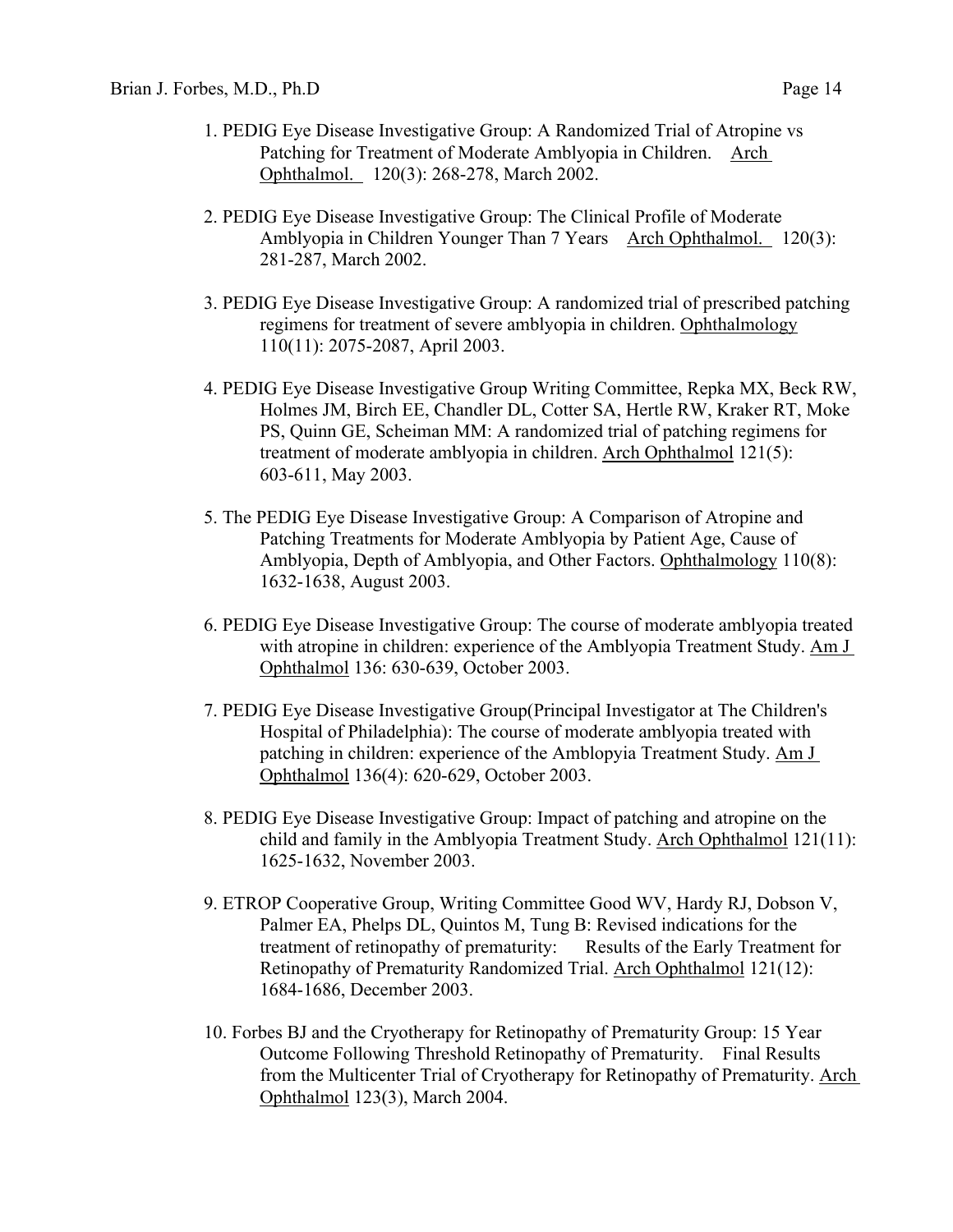- 11. ETROP Cooperative Group: Multicenter trial of early treatment for retinopathy of prematurity: study design. Controlled Clinical Trials 25(3): 311-325, June 2004.
- 12. ETROP Cooperative Group.: The Incidence and Course of Retinopathy of Prematurity: Findings from the Early Treatment for Retinopathy of Prematurity Study. Pediatrics 116(1): 15-23, July 2005.
- 13. PEDIG Eye Disease Investigative Group (Principal investigator at The Children's Hospital of Philadelphia): The effect of amblyopia treatment on ocular alignment. J Amer Association of Pediatric Ophthalmology and Strabismus 9: 542-5, 2005.
- 14. PEDIG Eye Disease Investigator Group : A Randomized Trial to Evaluate 2 Hours of Daily Patching for Strabismic and Anisometropic Amblyopia in Children. Ophthalmology 113(6): 904-912, June 2006.
- 15. PEDIG Eye Disease Investigator Group Writing Committee: Cotter SA, Edwards AR, Wallace DK, Beck RW: Treatment of Anisometropic Amblyopia in Children with Refractive Correction. Ophthalmology 113(6): 895-903, June 2006.
- 16. The Early Treatment for Retinopathy of Prematurity Cooperative Group: Prevalence and Course of Strabismus in the First Year of Life for Infants with Prethreshold retinopathy of Prematurity. Arch Ophthal 124(6): 766-773, June 2006.
- 17. PEDIG Eye Disease Investigator Group (Principal Investigator at the Children's Hospital of Philadelphia): Stability of Visual Acuity Improvement Following Discontinuation of Amblyopia Treatment in Children 7 to 12 years old. Arch Ophthalmol 125(5): 655-659, May 2007.
- 18. PEDIG Eye Disease Investigator Group (Principal Investigator at The Children's Hospital of Philadelphia). : Treatment of strabismic amblyopia with refractive correction. Am J Ophthalmol. 143(6): 1060-1063, June 2007.
- 19. PEDIG Eye Disease Investigative Group (Principal investigator at the Children's Hospital of Philadelphia): The effect on refractive error of unilateral atropine as compared with patching for the treatment of amblyopia. J Amer Association of Pediatric Ophthalmology and Strabismus 11: 300-2, 2007.
- 20. PEDIG Eye Disease Investigative Group (Principal investigator at The Children's Hospital of Philadelphia): Primary Treatment of Nasolacrimal Duct Obstruction with Probing in Children Younger than 4 Years. Ophthalmology 115(3): 577-584, March 2008.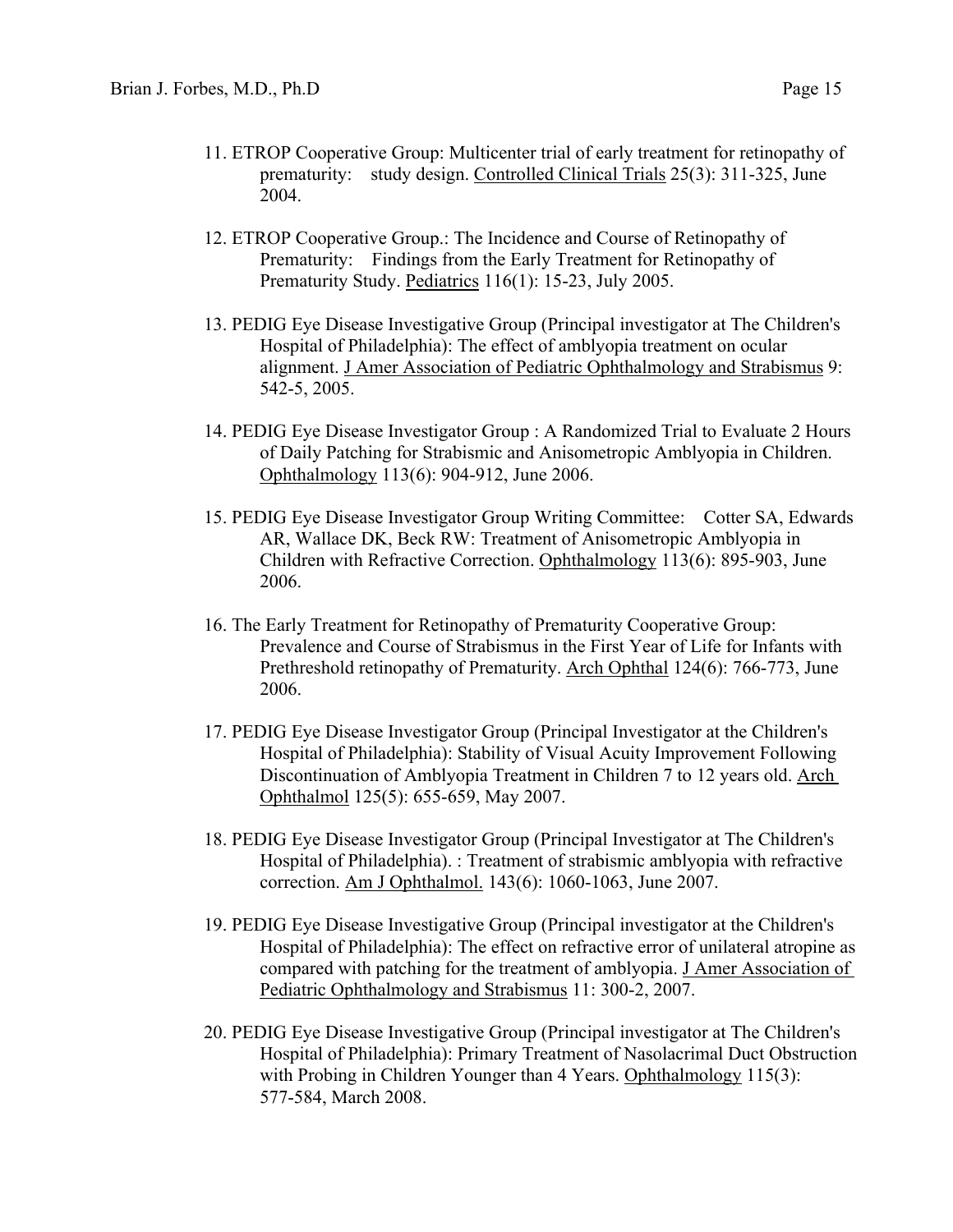- 21. PEDIG Eye Disease Investigator Group (Principal Investigator at The Children's Hospital of Philadelphia): Primary Treatment of Nasolacrimal Duct Obstruction with Probing In Children Less Than Four Years Old. Ophthalmology 115(3): 577-584, March 2008.
- 22. PEDIG Eye Disease Investigator Group (Principal Investigator at The Children's Hospital of Philadelphia): Primary treatment of nasolacrimal duct obstruction with balloon catheter dilation in children less than four years old. J Amer Association of Pediatric Ophthalmology and Strabismus 12(5): 451-455, March 2008.
- 23. PEDIG Eye Disease Investigator Group (Principal Investigator at The Children's Hospital of Philadelphia). : Primary treatment of nasolacrimal duct obstruction with nasolacrimal duct intubation in children less than four years old. J Amer Association of Pediatric Ophthalmology and Strabismus 12(5): 445-450, November 2008.
- 24. PEDIG Eye Disease Investigator Group (Principal Investigator at The Children's Hospital of Philadelphia): Instability of Ocular Alignment in Childhood Esotropia. Ophthalmology 115(12): 2266-74. December 2008.
- 25. PEDIG Eye Disease Investigator Group (Principal Investigator at The Children's Hospital of Philadelphia): Interobserver Reliability of the Prism and Alternate Cover Test in Children with Esotropia Arch Ophthalmol 127(1): 59-65, January 2009.
- 26. Birch E, Strauber S, Beck, Pediatric Eye Disease Investigative Group (Principal Investigator at The Children's Hospital of Philadelphia): Comparison of the Amblyopia Treatment Study HOTV and the Electronic-Early Treatment of Diabetic Retinopathy Study visual acuity protocols in amblyopic children aged 5 to 11 years. J Amer Association of Pediatric Ophthalmology and Strabismus 13(1): 75-8, February 2009.
- 27. PEDIG Eye Disease Investigator Group (Principal Investigator at The Children's Hospital of Philadelphia): The relationship between preoperative alignment stability and postoperative motor outcomes in children with esotropia J Amer Association of Pediatric Ophthalmology and Strabismus 13(4): 335-8, August 2009.
- 28. PEDIG Eye Disease Investigative Group (Principal investigator at The Children's Hospital of Philadelphia): A randomized trial comparing Bangerter filters and patching for the treatment of moderate amblyopia in children. Ophthalmology 117(5): 998-1004, May 2010.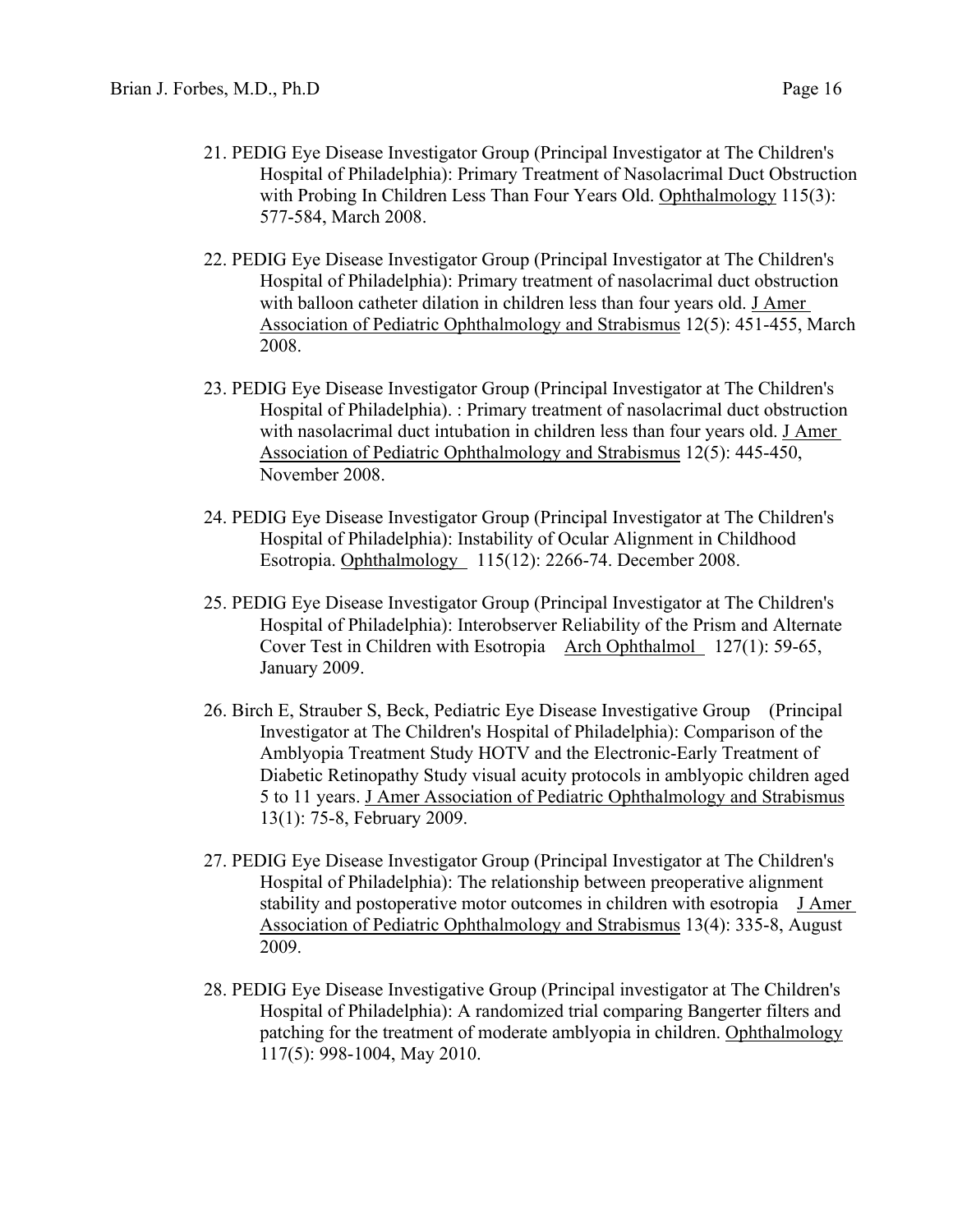- 29. Repka MX, Simons K, Kraker R, Pediatric Eye Disease Investigator Group: Laterality of amblyopia. Am J Ophthalmol 150(2): 270-274, August 2010.
- 30. PEDIG Eye Disease Investigator Group: Classifying Stability of Misalignment in Children With Esotropia Using Simulations. Arch Ophthalmol 128: 1555-60, December 2010.
- 31. Forbes BJ. The Pediatric Eye Disease Investigator Group. Investigator: "Central corneal thickness in children." Arch Ophthalmol. 129(9): 1132-8, September 2011.
- 32. Pediatric Eye Disease Investigative Group Brian J Forbes M.D.,Ph.D.: A Randomized trial Comparing Bilateral Lateral rectus recession versus Unilateral recess and Resect for Basic-Type Intermittent Exotropia. Ophthalmology 126(2): 305-319, February 2019.

Research Publications, non-peer reviewed:

- 1. Guo S, Forbes BJ, Wilson ME: Secondary Implantation of Intraocular Lenses in Children. Journal of Pediatric Ophthalmology and Strabismus 46(4): 196-199, July 2009.
- 2. Forbes BJ: Is IOL implantation feasible for pediatric patients with uveitis secondary to juvenile idiopathic arthritis? Ocular Surgery News 28(1): 11, January 2010.

## Abstracts (Last 3 years):

- 1. Law C, Forbes BJ, Tomlinson L, Shaffer J, Ying GS, Binenbaum G: : Incidence and timing of ocular pathology in premature infants. 2016 Annual Meeting of the AAPOS, Vancouver, Canada March 2016 Notes: Poster.
- 2. Angell Shi, Abhaya Kulkarni, Kenneth W. Feldman, Avery Weiss, Emily A. McCourt, Susan Schloff, Michael Partington, Gil Binenbaum, Brian Forbes, Brooke E. Geddie, Karin Bierbrauer, Paul H. Phillips, David L. Rogers, Alex V. Levin, : RETINAL FINDINGS IN CHILDREN WITH INCREASED INTRACRANIAL PRESSURE American Association of Pediatric ophthalmology and Strabismus Meeting, Washington, DC March 2018.
- 3. Shi A, Kulkarni A, Feldman K, Weiss A, McCourt EA, Schloff S, Partington M, Binenbaum G, Forbes B, Geddie BE, Bierbrauer K, Phillips PH, Rogers DL, Levin AV: : Retinal Findings in Children with Increased Intracranial Pressure. Combined A.A.P.O.S and I.S.A. Meeting, Washington, DC [poster] (March 20, 2018) March 2018.

Editorials, Reviews, Chapters, including participation in committee reports (print or other media):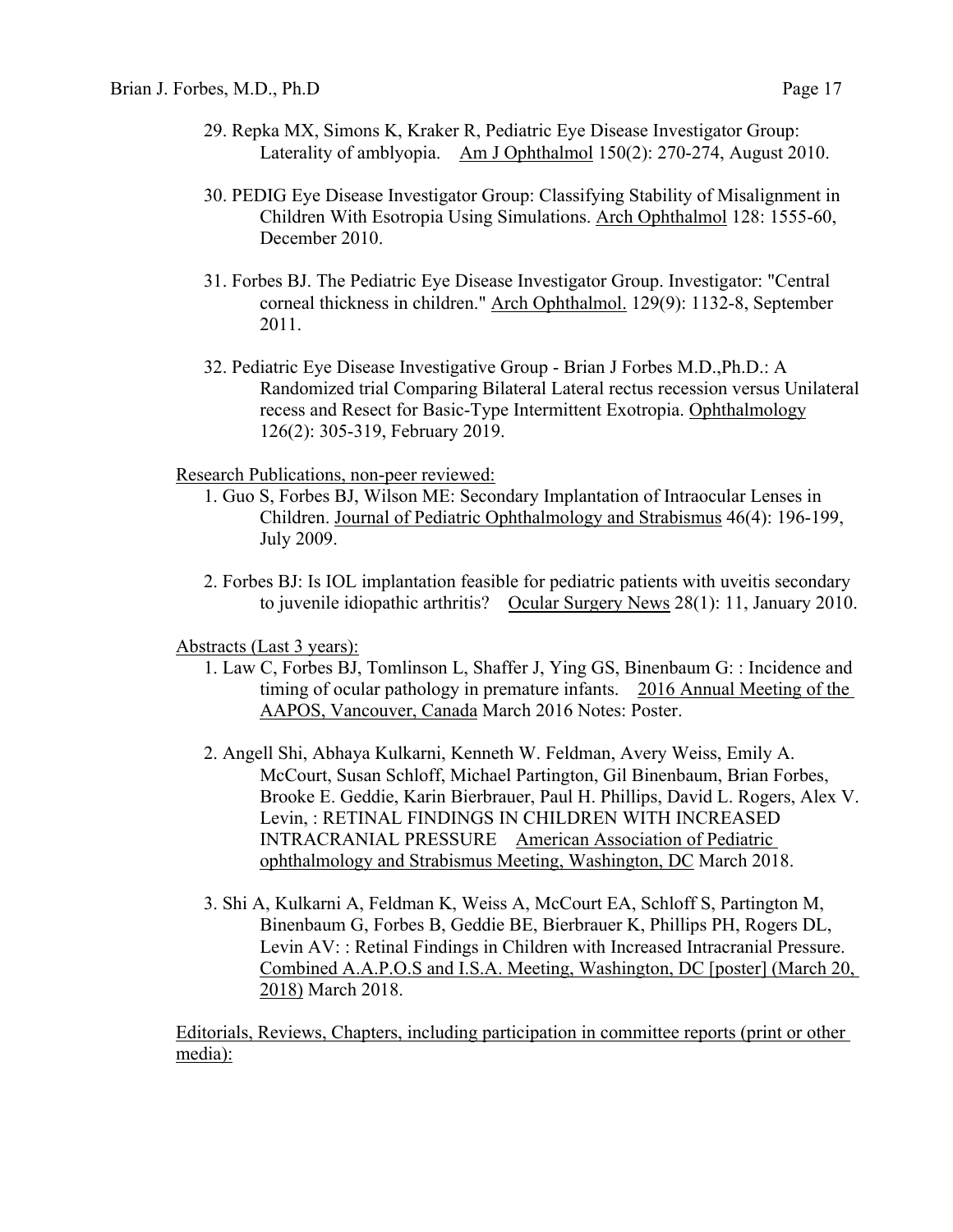- 1. Buckthal D, Roche P, Moorehead T, Forbes BJ, Hamilton G : 4-Hydroxyphenylpyruvate Dioxygenase from Pig Liver. Methods in Enzymology 142: 132-138, 1987.
- 2. Hamilton GA, Forbes BJ : Mechanism and Mechanism Based Inactivators of 4-Hydroxyphenylpyruvate Dioxygenase Proceedings of Yamada Conference XXVII, International Symposium on Oxygenases and Oxygen Activation<br>Yamamoto S, Nazaki, M and Ishimura, Y. (eds.). Yamada Science Yamamoto S, Nazaki, M and Ishimura, Y. Foundation, Japan, Page: 1-4, 1991.
- 3. Yoken J, Forbes BJ, Maguire AM, Prenner JL, Carpenteri D: Microsporidial Endophthalmitis in a Patient with Acute Myologenous Leukemia Retina 22(1): 123-125, February 2002.
- 4. Forbes BJ: Cataracts, The 5 Minute Pediatric Consult. Lippincott Williams and Wilkins, Philadelphia, Third edition Page: 218-219, September 2002.
- 5. Forbes BJ: Conjunctivitis, The 5 Minute Pediatric Consult. Lippincott Williams and Wilkins, Philadelphia, Third edition Page: 276-277, September 2002.
- 6. Forbes BJ, Nelson LB: Chromosomes: Structure, Function and Clinical Syndromes, Foundations of Clinical Ophthalmology. Lippincott Williams and Wilkins, Philadelphia September 2002 Notes: Chapter 52.
- 7. Forbes BJ: Ophthalmic Manifestations of Inflicted Childhood Neurotraumas. Proceedings of a Conference Sponsored by Department of Health and Human Services Page: 163-164, October 2002.
- 8. Forbes BJ, Khazaeni LM: Evaluation and Management of an Infant With Tearing and Eye Discharge. Pediatric Case Reviews. 3(1): 41-43, January 2003.
- 9. Forbes BJ, Khazaeni LN: Evaluation and Management of a Premature Infant's Eyes. Pediatric Case Reviews 3(2): 105-110, April 2003.
- 10. Forbes BJ, Khazaeni LM: Evaluation and Management of an Infant with Poor Vision. Pediatric Case Reviews 3(3): 168-170, July 2003.
- 11. Forbes BJ, Khazaeni LM: Evaluation and Management of an Infantile Esotropia. Pediatric Case Reviews 3(4): 211-214, October 2003.
- 12. Response to editorial from 106 doctors: The evidence base for shaken baby syndrome. BMJ 328: 1316-1317, May 2004.
- 13. Forbes BJ, Edmond JC, Calhoun J, Saran B: Spontaneous Resolution of a Unilateral Cataract in an Infant. J Amer Association of Pediatric Ophthalmology and Strabismus 8(3): 284-285, June 2004.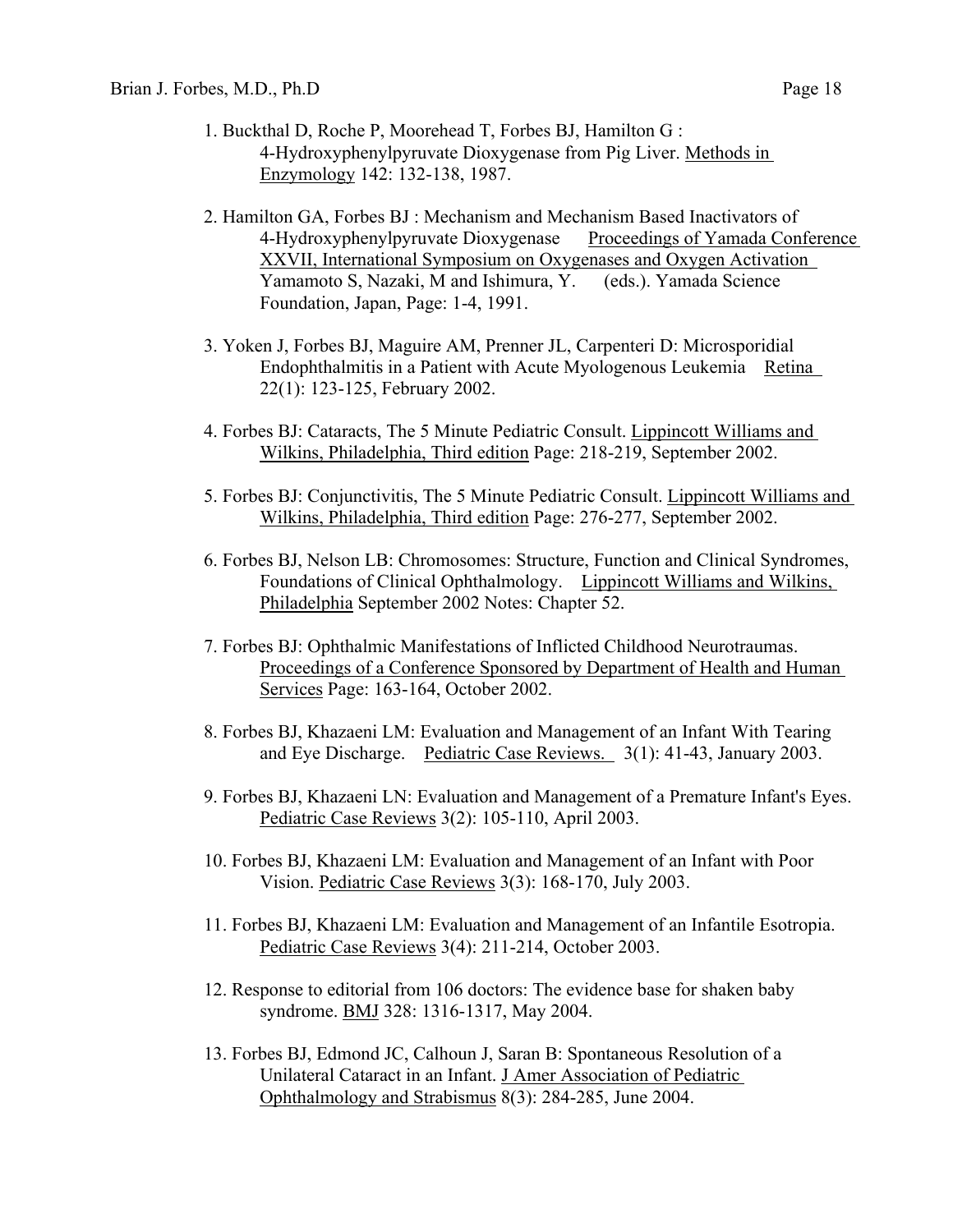- 14. Forbes BJ: The Shaken Baby Syndrome Eye Manifestations Case Scenarios. Child Maltreatment 3E: Two Volume Set. GW Medical Publishing, St. Louis, Missouri, June 2005.
- 15. Forbes BJ, Binenbaum G: Cataracts. The 5 Minute Pediatric Consult. Lippincott Williams and Wilkins, Philadelphia, Fourth Edition, Page: 226-227, June 2005.
- 16. Forbes BJ, Katowitz WR: Conjunctivitis. The 5 Minute Pediatric Consult. Lippincott Williams and Wilkins, Philadelphia, Fourth edition, Page: 282-283, June 2005.
- 17. Crouch E, Guo S, Forbes BJ: Management of the Lens Capsule in Pediatric Cataract Surgery. Journal of Pediatric Ophthalmology and Strabismus 42(6), 327-330 2005.
- 18. Forbes BJ, Oesterle C, Olitsky S: Treatment of Intermittent Exotropia. Journal of Pediatric Ophthalmology and Strabismus 43(5): 264-268, September 2006.
- 19. Hsu J, Forbes B, Maguire AM: Total exudative retinal detachment in Coats' disease: Biochemical analysis of the subretinal exudate. Retina 26(7): 831-833. September 2006.
- 20. Pessler F, Monash B, Rettig P, Forbes B, Kreiger PA, Cron RQ: Sjogren syndrome in a child: favorable response of the arthritis to TNFa blockade. Clin Rheumatol 25(5): 1-3, September 2006.
- 21. Forbes BJ.: Shaken Baby Syndrome/Inflicted Childhood Neurotrauma. The Wills Eye Manual. Lippincott Williams and Wilkins, Page: 47-48, February 2008.
- 22. Forbes BJ, Pierce.: Osseous and Musculoskeletal Disorders. Albert and Jakobiec's. Third edition Page: 4495-4516, March 2008.
- 23. Forbes BJR, Goldstein SM.: Ocular Trauma in Infancy and Childhood. Albert and Jakobiec's. Third edition Page: 4263-4269, March 2008.
- 24. Forbes BJ: A picture worth remembering: Posttraumatic Purtschers retinopathy in a child. The Quarterly Update. Robert Reece MD (eds.). 55(3): 22, April 2008.
- 25. Forbes BJ, Binenbaum G. Cataracts: Cataracts. The 5 Minute Pediatric Consult, Fifth Edition. Lippincott Williams and Wilkins, Page: 154, June 2008.
- 26. Forbes BJ, Katowitz WR: Conjunctivitis. The 5 Minute Pediatric Consult, fifth edition. Lippincott Williams and Wilkins, Page: 214, June 2008.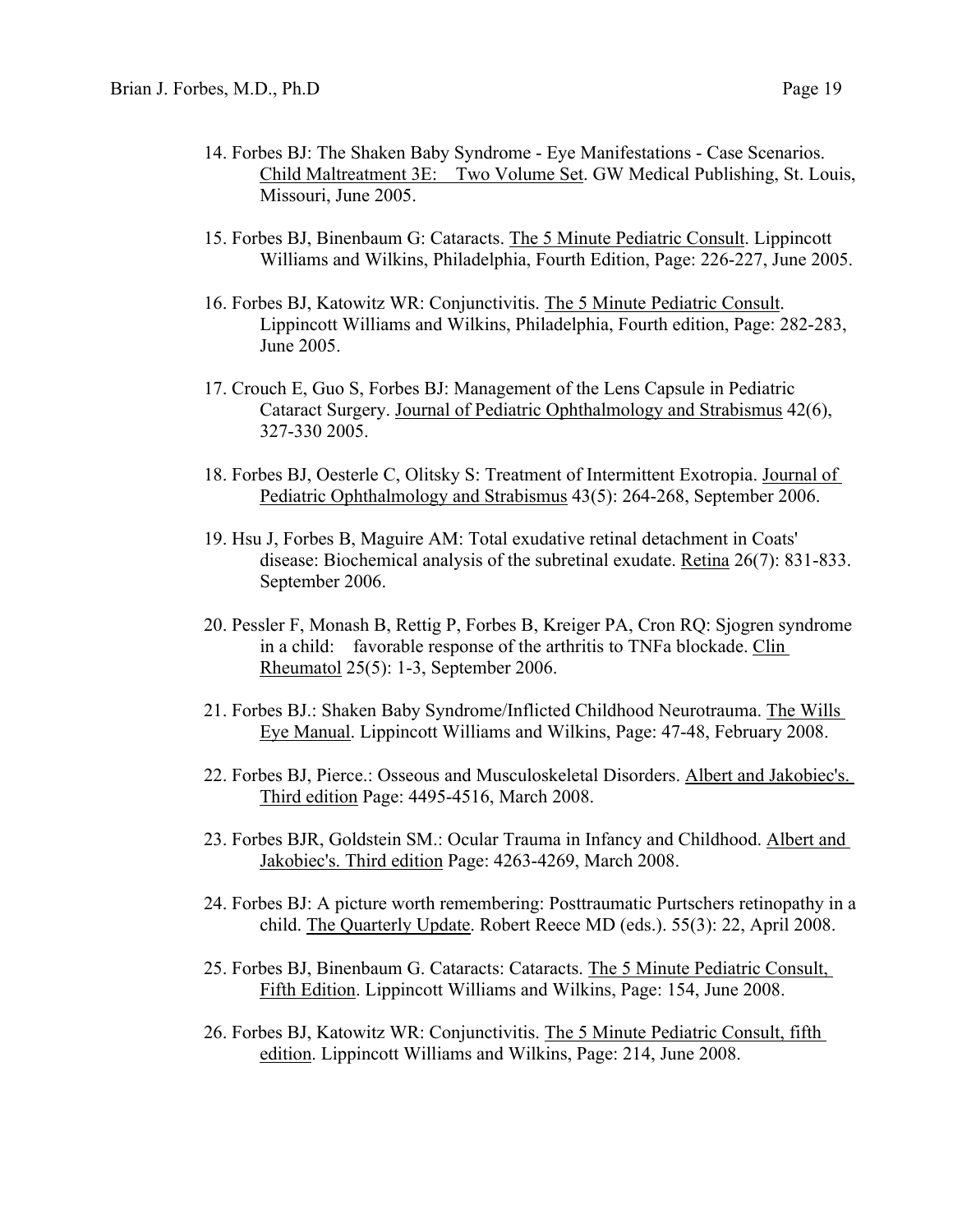- 27. Forbes, BJ: Clues as to the Pathophysiology of Retinal Hemorrhages in Shaken Baby Syndrome Determined with Optical Coherence Tomography. American Journal of Ophthalmology 146(3): 344-345, September 2008.
- 28. Forbes BJ: American Association for Pediatric Ophthalmology and Strabismus Fellowship Compliance Committee Report. American Association of Pediatric Ophthalmology and Strabismus meeting, San Francisco, CA April 2009.
- 29. Margulies S, Coats B, Christian C, Forbes B, Duhaime AC: What can we learn from computational model studies of the eye? J Amer Association Pediatric Ophthalmology & Strabismus 13(4): 332, August 2009.
- 30. Forbes BJ: Retinal hemorrhages in children following fatal motor vehicle crashes A case series. The Quarterly Update. 56(1): 26, September 2009.
- 31. Forbes BJ, Katowitz WR, Katowitz JA: Congenital Craniofacial Anomalies and Their Management. Duane's Ophthalmology. Lippincott Williams and Wilkins, Philadelphia, September 2009 Notes: Chapter 41.
- 32. Forbes BJ: American Association for Pediatric Ophthalmology and Strabismus Fellowship Compliance Committee Report. American Academy of Ophthalmology meeting, San Francisco, CA October 2009.
- 33. Forbes BJ: Ocular Manifestation and Prognosis of Shaken Baby Syndrome in Two Japanese Children's Hospitals. The Quarterly Update. 27(2): 21, February 2010.
- 34. Forbes, BJ: American Association for Pediatric Ophthalmology and Strabismus Fellowship Compliance Committee Report. American Association for Pediatric Ophthalmology and Strabismus - Orlando, Fl April 2010.
- 35. Forbes BJ: Retinal Hemorrhages and Apparent Life Threatening Events. The Quarterly Update 27(3): 35, June 2010.
- 36. Guo S, Wagner R, Forbes B, Tannen B, Caputo A.: Capsular Tension Ring in the Management of Occult Lens Zonular Dehiscence in Infantile Glaucoma. Journal of Pediatric Ophthalmology and Strabismus 47(e1-3), July 2010.
- 37. Levin AV, Forbes BJ, Alexander R, Jenny C, Binenbaum G: Abusive Head Trauma/Shaken Baby Syndrome. The American Academy of Ophthalmology July 2010 Notes: Committee report - Policy statement on website and policy manual.
- 38. Forbes BJ: American Association for Pediatric Ophthalmology and Strabismus Fellowship Compliance Committee Report. American Academy of Ophthalmology Meeting, Chicago, IL October 2010.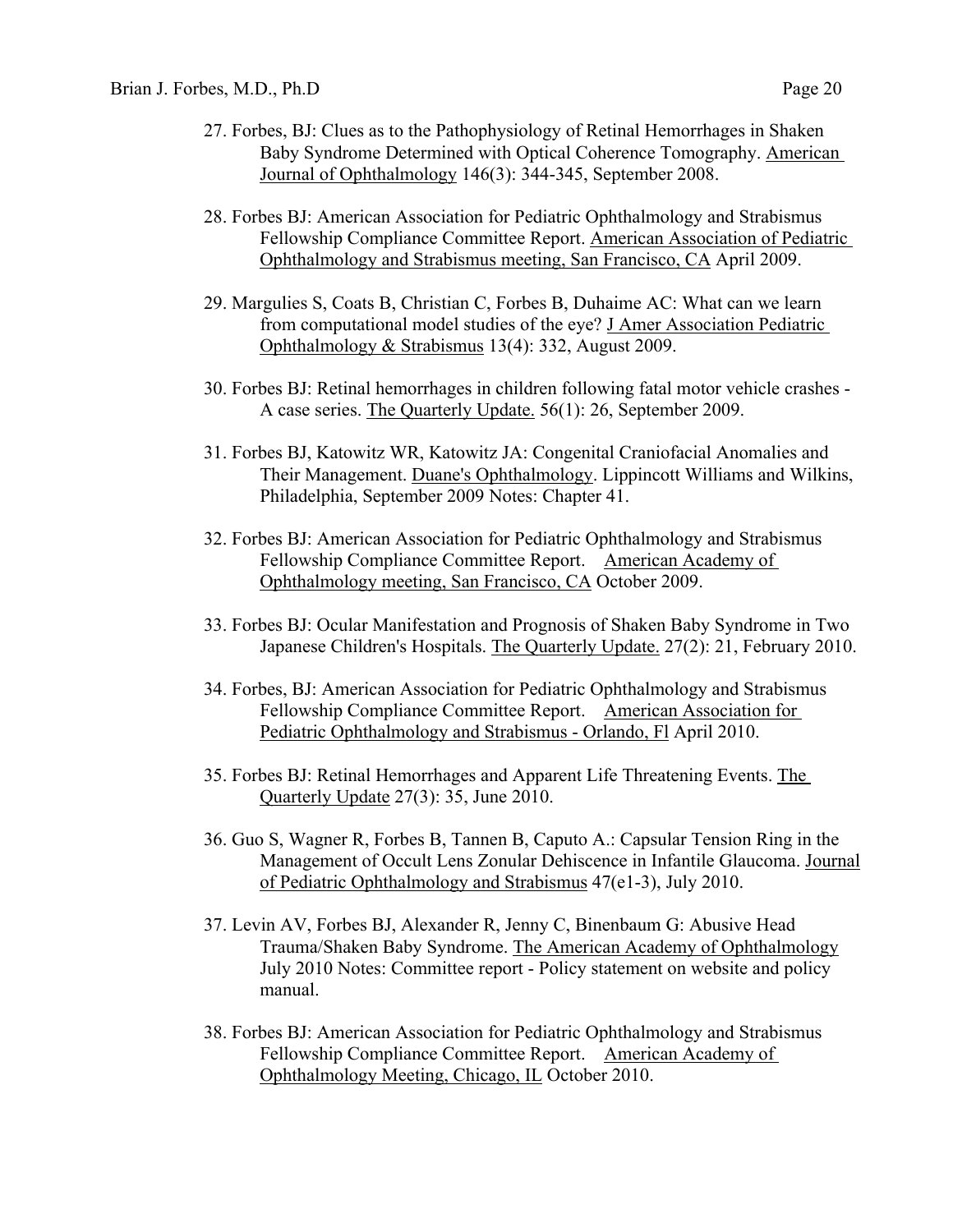- 39. Forbes BJ: Yield of retinal examination in suspected physical abuse with normal neuroimaging. The Quarterly Update XVII(4): 16 - 17, October 2010.
- 40. Forbes BJ, Levin AV: Abusive Head Trauma/Shaken Baby Syndrome in Pediatric Retina. Pediatric Retina. Reynolds JD, Olitsky SE (eds.). Springer Heidelberg Dordrecht London New York, Page: 409 - 422, October 2010.
- 41. Forbes BJ, Binenbaum G, Edmond JC, DeLarato N,McDonald-McGinn DM, Zackai EH. : Ophthalmologic Findings: Why an Eye Exam Is Important. The 7th International 22q11.2 Deletion Meeting. Mol Syndromol 1: 192-209, November 2010.
- 42. Barry GP, Mucha-Le B, Zachai EH, Grunwald L, Forbes BJ: A case report of a patient with Pfeiffer syndrome, an FGRF 2 mutation(Trp290Cys)and unique ocular anterior segment findings. Ophthalmic Genetics 31(4): 193-5, December 2010 Notes: Epub 2010 Sep 1.
- 43. Forbes BJ: American Association for Pediatric Ophthalmology and Strabismus Fellowship Compliance Committee Report. American Association for Pediatric Ophthalmology and Strabismus - San Diego, CA March 2011.
- 44. Forbes BJ: American Association for Pediatric Ophthalmology and Strabismus Fellowship Compliance Committee Report. AAO San Francisco. AAPOS BOD Manual Ocober 2011.
- 45. Forbes BJ: Craniosynostoses The Wills Eye Institute 5-Minute Ophthalmology Consult. Maguire J, Murchison AP, Jaeger E. (eds.). Wolters Kluwer/Lippincott Williams & Wilkins, Philadelphia, 2011 Page: 224-225, 2011.
- 46. Forbes BJ, Binenbaum G, Jensen A.: Child Abuse The Wills Eye Institute 5-Minute Ophthalmology Consult. Maguire J, Murchison AP, Jaeger E. (eds.). Wolters Kluwer/Lippincott Williams & Wilkins, Philadelphia, 2011 Page: 152-153, 2011 Notes: Publication pending - page numbers not known at this time.
- 47. Forbes BJ, Binenbaum G, Sullivan K: Pediatric Retinal Hemorrhages. The Wills Eye Institute 5-Minute Ophthalmology Consult. Maguire J, Murchison AP, Jaeger E. (eds.). Wolters Kluwer/Lippincott Williams & Wilkins, Philadelphia, 2011 Page: 606-607, 2011 Notes: Publication pending - page numbers not known at this time.
- 48. Forbes BJ, Khitri, M.: Norrie Disease. The Wills Eye Institute 5-Minute Ophthalmology Consult Maguire J, Murchison AP, Jaeger E. (eds.). Philadelphia, Lippincott Williams & Wilkins, Page: 466-467, 2011 Notes: Publication pending - page numbers not known at this time.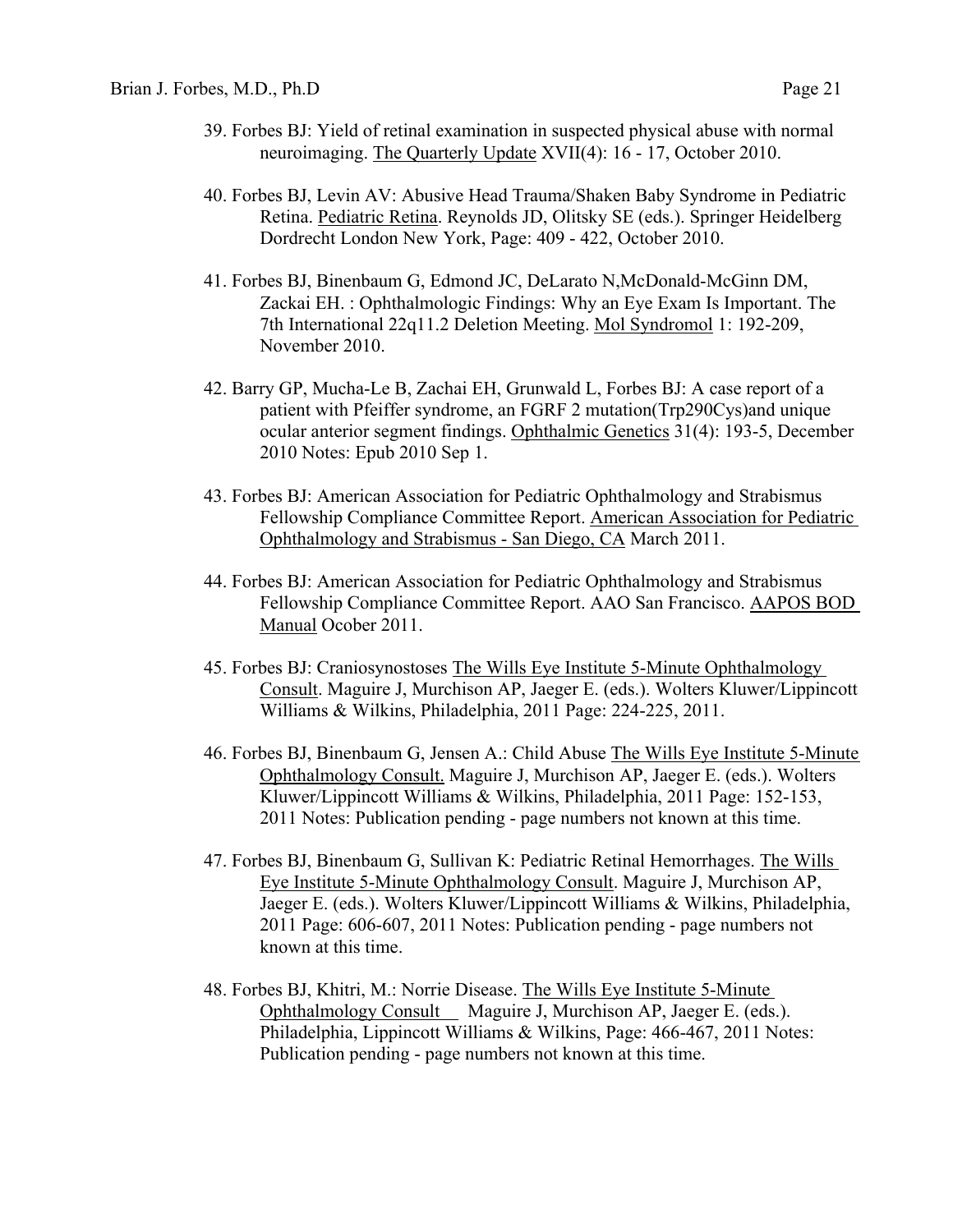- 49. Forbes BJ.: Globe rupture and nonnaccidental trauma: Two case reports. The Quarterly Update XVIII(4): 13 - 14, Autumn 2011.
- 50. Forbes BJ.: Conjunctivitis. The 5 Minute Pediatric Consult, sixth edition Page: 276-277, June 2012.
- 51. Forbes BJ.: Retinal Hemorrhages in children: The role of intracranial pressure. The Quarterly Update XIX(3): 35, Summer 2012.
- 52. Gil Binenbaum, David L. Rogers, Brian J. Forbes, Alex V. Levin, Sireesha A. Clark, Cindy W. Christian, Grant T. Liu, and Robert Avery: Reply to published editorial - Patterns of Retinal Hemorrhage Associated With Increased Intracranial Pressure in Children. Pediatrics 132(2): 430-434, July 2013.
- 53. Forbes BJ, Chan RVP, Levin A.: Evaluation and Management of Nonaccidental Head Trauma. Journal of Pediatric Ophthalmology and Strabismus 50(5): 262 - 264, September 2013.
- 54. Forbes B, Binenbaum G. : Juvenile xanthogranuloma. Granet DB, Robbins SL, Baber LJ, eds. Challenging Cases in Pediatric Ophthalmology. Elk Grove Village, IL: American Academy of Pediatrics Page: 523-530, 2013.
- 55. Forbes BJ: Prediction of inflicted brain injury in infants and children using retinal imaging. The Quarterly Update XX(1): 43-44, Winter 2013.
- 56. Forbes BJ: Prediction of inflicted brain injury in infants and children using retinal imaging. The Quarterly Update XX(1): 42 - 43, Spring 2013.
- 57. Forbes B, Alexander R, Binenbaum G. : Ophthalmology atlas in AHT. Chadwick's Child Maltreatment: Physical Abuse and Neglect. 4th Ed. Chadwick D (eds.). St. Louis, Missouri: STM Learning, Encyclopedic volume 1 of 3: 443-453, March 2014.
- 58. Forbes B, Binenbaum G. : Ophthalmic manifestations of AHT. Chadwick's Child Maltreatment: Physical Abuse and Neglect. 4th Ed. Chadwick D (eds.). St. Louis, Missouri: STM Learning, Encyclopedic volume 1 of 3.: 87-99, March 2014.
- 59. Forbes BJ, Binenbaum G.: The Shaken Baby Syndrome Eye Manifestations Case Scenarios Child Maltreatment 3E: Two Volume Set 2014.
- 60. Forbs BJ, Abbasian J.: Curbside Consultation In Pediatric Ophthalmology 49 Clinical questions. Slack Incorporated6900 Grove RoadThorofare, NJ. Rudy Wagner MD (eds.). Slack Incorporated6900 Grove RoadThorofare, NJ, Page: 149-155, 2014.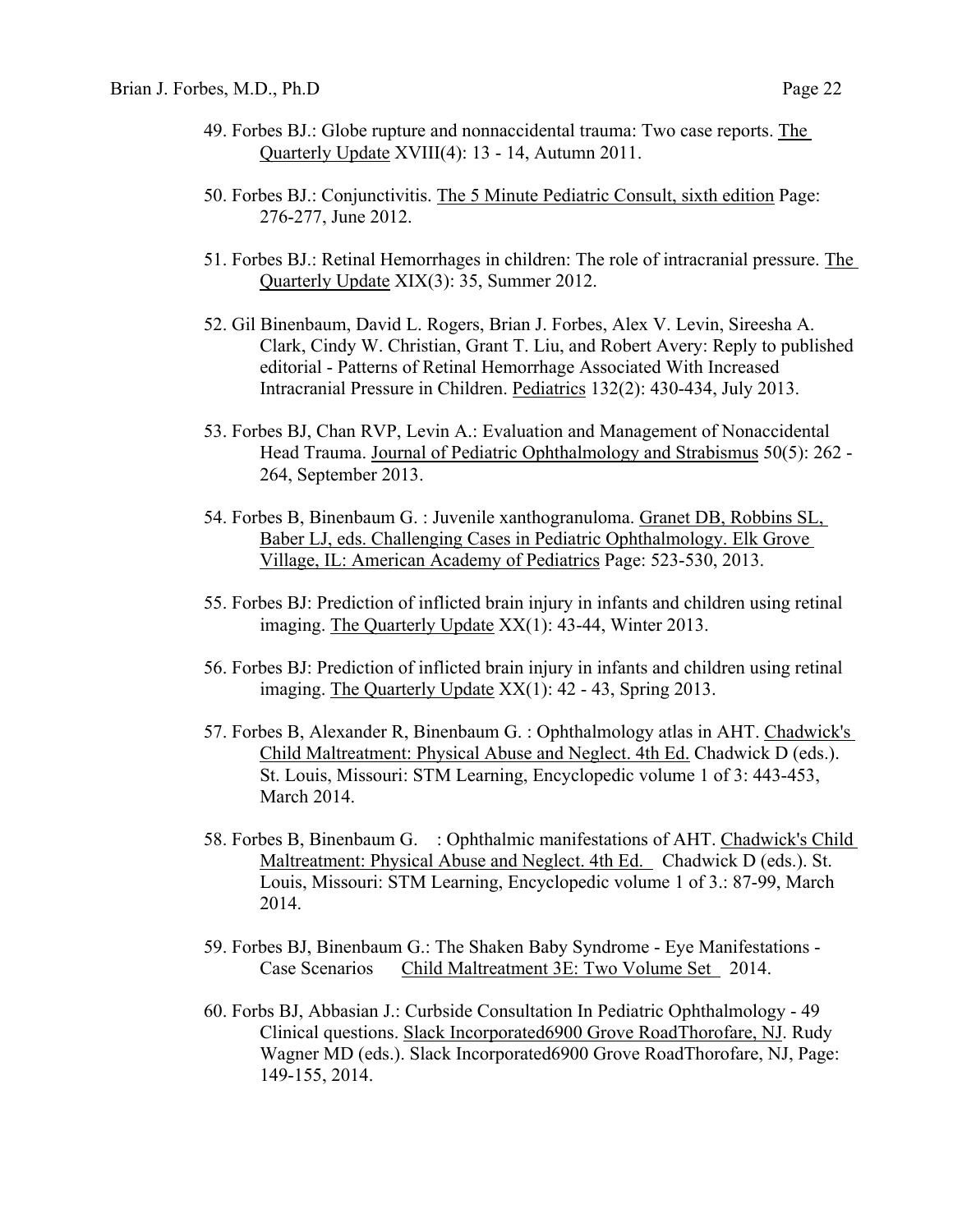- 61. Brian J. Forbes and Graham E. Quinn: Pediatric Oculoplastic Surgery Chapter 11 Pediatric Extraocular Muscle Surgery and Oculoplastic Disorders. Pediatric Oculoplastic Surgery James Katowitz (eds.). Springer, 1 - Second Edition: 193 - 205, 2017.
- 62. Karen E. Revere, Brian J. Forbes, William R. Katowitz, and James A. Katowitz: Congenital Craniofacial Deformities - Chapter 38: Ophthalmic Considerations. Pediatric Oculoplastic Surgery. Pediatric Oculoplastic Surgery. James A. Katowitz (eds.). Springer, 1 - Edition 2: 801 - 830, 2017.

#### Books:

- 1. Forbes BJR.: A Study with Substrate Analogs of the Catalytic Mechanism of 4-Hydroxyphenylpyruvate Dioxygenase. Doctor of Philosophy Thesis - The Pennsylvania State University Page: 1 - 135, December 1988.
- 2. Binenbaum G, Chen W, Ying GS, Huang J, Forbes BJ: : Natural History of Retinal Hemorrhage in Children with Abusive or Accidental Head Trauma (Abstract 752480) Pediatric Academic Societies Annual Meeting 2013, Washington D.C. May 2013 Notes: Platform Presentation.

## Alternative Media:

- 1. Forbes BJ.: Treating retinal hemorrhage in suspected shaken baby syndrome to prevent myopia. Ocular Surgery News 22(9): 124-126, May 2004.
- 2. Forbes B, Christian C, Judkins AR, Saveri M.: Inflicted childhood neurotrauma (The shaken baby syndrome): Ophthalmic findings. Ophthalmic Hyperguide Website July 2004 Notes: Available at: http://www.ophthalmic.hyperguides.com.
- 3. Forbes BJ: Amblyopia studies changing pediatric ophthalmic practice patterns. Ocular Surgery News 22(20): 80-88, October 2004.
- 4. Forbes BJ: Ophthalmologists must recognize signs of shaken baby syndrome. Ocular Surgery News 22(19): 50-56, October 2004.
- 5. Guo S, Wagner R, Forbes B, Caputo A: Minimizing Difficulties in Surgical Management of Posterior Lenticonus in Children. Ophthalmic Hyperguide Website September 2005 Notes: Available at: http://www.ophthalmic.hyperguides.com.
- 6. Forbes B: Setting Sights on Healthy Vision this School Year. http://www.uphs.upenn.edu/news/News\_Releases/sep07/healthy-visio-school September 2007.
- 7. Forbes B.: Distinguishing types of retinal hemorrhage gives clues to origin of trauma. Ocular Surgery News 30(13): 10 - 12, July 2012.